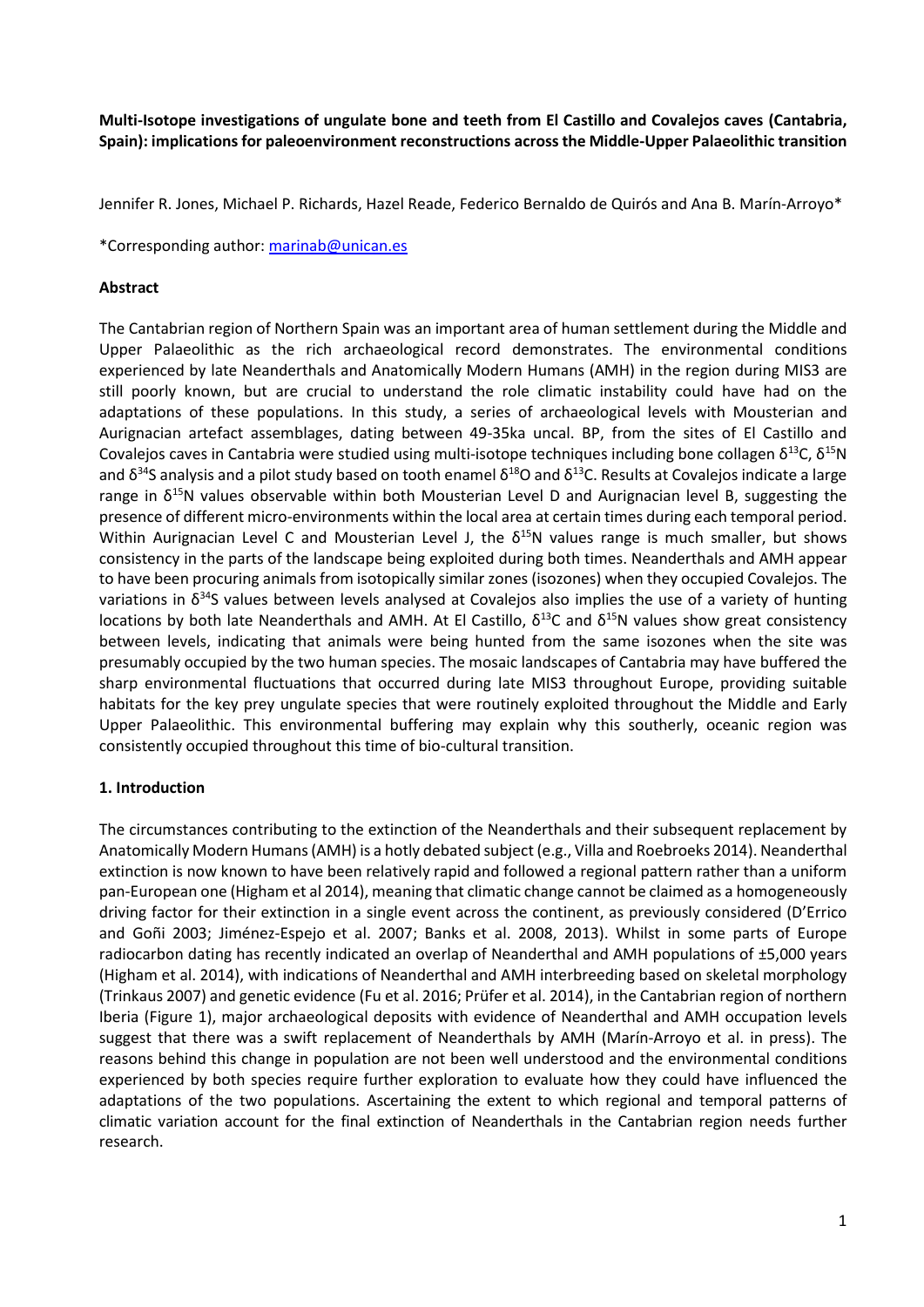MIS3 is known to have been a period of significant climatic change in Europe, with cyclical oscillations among warmer, cooler, wetter and drier environments, as reflected in ice (Dansgaard et al. 2003) and marine cores (Sanchez Goñi et al. 2000), with millennial-scale fluctuations observable in deep-sea pollen core records from off the coast of northwestern Iberia (d'Errico and Sánchez Goñi 2003; Naughton et al. 2009). How these conditions were expressed in the local vicinities of archaeological sites occupied during this time is not well known. Palaeoenvironmental indicators available for the Cantabrian Region, such as pollen (Ruiz-Zapata and Gil 2005), charcoal (Uzquiano 2005; 2007; 2008), microfauna (Sesé 2005) and macrofauna (Yravedra et al. 2017), can be influenced by preservation biases, depositional hiatuses and diagenetic processes (Bryant et al. 1983; Coles et al. 1989). A significant part of Neanderthal and AMH diets would have come from large and medium-size ungulates, as zooarchaeology (e.g. Chase et al. 1986; Discamps et al. 2011; Gaudzinski-Windheuser and Niven 2009; Morin et al. 2014; Stiner 1994; Yravedra 2013) and stable isotope analysis of human remains have revealed, with a broadening in dietary behaviour among the early AMH population in comparison to that of the Neanderthals (Richards and Trinkaus 2009). However, the main Cantabrian ungulate species were ecologically adaptable to both warm and cold environmental conditions (Altuna 1992) and their presence in the archaeological record does not necessarily give a detailed reflection of environmental and climatic conditions. Microfauna can be more sensitive to local environmental shifts, but the relationship between their remains and the human occupation of cave sites is not necessarily straightforward. These lines of evidence alone are not enough to establish a cause-effect relationship between climate and evolutionary outcome and the actual role of climate in subsistence and survivorship is still under debate. Therefore, other methods are sought to provide a higher resolution and more detailed understanding of the conditions experienced by both human species inhabiting this region.

Stable isotope analyses of ungulate remains have proven to be a valuable method for palaeoenvironmental and palaeoclimatic reconstructions and as locational tools for investigating animal mobility. Analysis of bone collagen  $\delta^{13}$ C and  $\delta^{15}$ N values of animal informs on the conditions experienced throughout the period of bone growth (Hedges et al. 2007; Stenhouse and Baxter 1979) and have been well-established as a method for reconstructing European Palaeolithic environments (e.g. Bocherens *et al*. 2014; Britton *et al*. 2012; Drucker *et al.* 2003; 2008; 2011; 2015; Richards and Hedges 2003; Stevens and Hedges 2004; Hedges *et al.* 2004; Szpak *et al.* 2010). Collagen  $\delta^{34}$ S analysis can be used as a locational tool, with values directly linked to local geology and soil type, proximity to the sea and rainfall (Nehlich 2015). Sulphur stable isotope analysis has been applied in investigations of the movement of animals including reindeer, red deer and mammoths during the Upper Palaeolithic (Drucker et al. 2015; 2012; 2011). In ungulate teeth, the isotopic compositions of fossil tooth enamel (isotopes of  $\delta^{18}$ O and  $\delta^{13}$ C) can also be used to explore palaeoenvironmental conditions contemporaneous with the period of tooth mineralisation (e.g. Fricke et al. al., 1998; García García et al., 2009 Navarro et al., 2004; Nelson, 2005), having been successfully applied in Palaeolithic archaeological contexts (Pellegrini et al. 2008; Pryor et al. 2013). This methodology has never been attempted in the Cantabrian region of Northern Spain in relation to this time period (although has been applied to late Pleistocene studies in the nearby Burgos Meseta-see Feranec et al. 2010). The Cantabrian Region is climatically distinctive with year-round rainfall and limited seasonal temperature variation (Peel et al., 2007) and there is a need to explore whether these conditions will be reflected in the tooth enamel carbonate record.

The abundance of the archaeofaunal remains related with human activity in the Cantabrian Region provides an exceptional opportunity with which to use a multi-stable isotope methodology and to evaluate the relationships that late Neanderthals and AMH had with the environment and why the region was repeatedly occupied across the Middle to Upper Palaeolithic transition. El Castillo and Covalejos are important archaeological sites within the Cantabrian Region [\(Figure 1\)](#page-11-0), with stratigraphic sequences including both Mousterian and Aurignacian artefact assemblages. Recent radiocarbon dating at the sites and new dates undertaken in this study has revealed coherent chronologies for the transition (Maroto et al. 2012; Wood et al. 2016; Marín-Arroyo et al. in press), making the present research timely.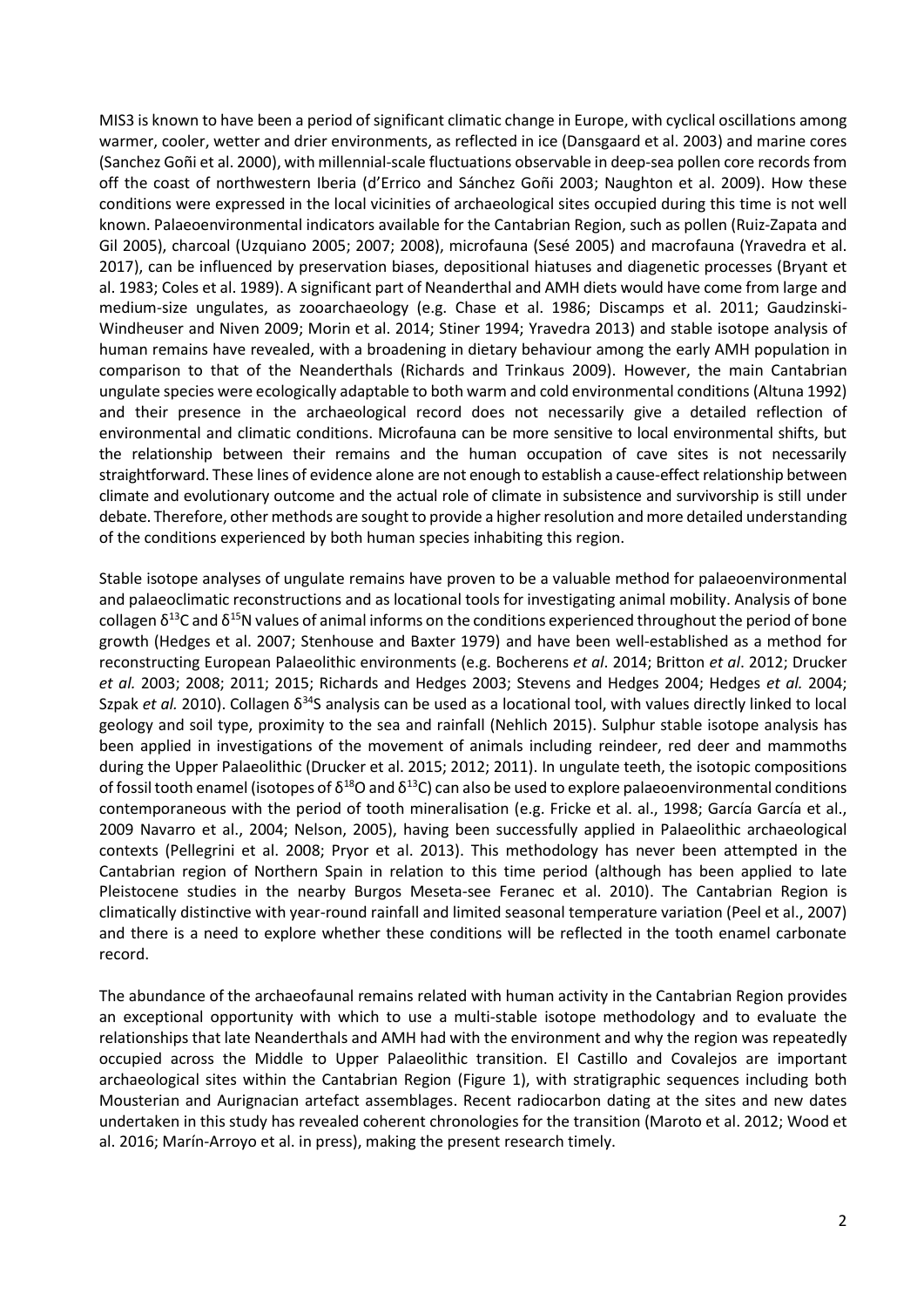This paper aims to explore the environmental conditions faced by both human populations and how climatic fluctuations may have affected the availability of ungulate species during this period. The existing MIS3 regional palaeoenvironmental information (pollen, macrofaunal, microfauna) will be examined at a site-specific level and will be correlated with the stable isotope analysis of the ungulates consumed by humans, to explore past environmental conditions.

### **2. The archaeological sites**

*Covalejos cave* (Velo, Pielagos, Cantabria), located not far from the city of Santander, lies 48m above sea level in the lower part of the Pas valley on the coastal plain, 7 km from the Holocene shoreline and 13 km from the -100m isobath contour line. The site was discovered in 1872 and was first excavated in 1879. Recent excavations were directed by R. Montes and J. Sanguino between 1997–1999 and in 2002 (Sanguino and Montes 2005). The cave contains a sequence dating from the Early Middle Palaeolithic through the Aurignacian. Materials recovered during the latter work were analysed. The uppermost levels (B and C) were interpreted as being Early Aurignacian and Archaic Aurignacian, respectively based on lithic and bone tool typology present within each level. Below these, a sequence of Mousterian levels (D to M) have been identified based on the characteristic material culture (Sanguino and Montes 2005).

In this study, levels with secure stratigraphic position, were selected for analysis from Mousterian (J and D) and Aurignacian (C and B) levels. Radiocarbon dates from Level J (with a Quina Mousterian assemblage of stone tools) date it to beyond the limits of the method: >45,000 (Maroto et al. 2012; [Table 1: Published and](#page-11-1)  [newly obtained radiocarbon dates in this study from El Castillo and Covalejos for the levels analysed, with](#page-11-1)  [laboratory codes,sample preparation methods used](#page-11-1) and a summary of the specimens per site and level [sampled. For radiocarbon method AF=collagen extracted using the ultrafiltration method prior to analysis,](#page-11-1)  [AMS=dated using accelerated Mass Spectrometry, C14=dated using traditional radiocarbon methods.](#page-11-1)  [\\*Denotes a date that extended beyond the limit of the calibration curve. All calibrations presented are](#page-11-1)  [those published in the original radiocarbon date reference.](#page-11-1) Calibrations for the new dates achieved from Covalejos and [for the Sanguino and Montes \(2005\) dates were completed using OxCal v4.3, using the IntCal](#page-11-1)  [13 curve.](#page-11-1) 

) and Level D, representing the uppermost Mousterian occupation at the site (with discoid core technology), dates to 43,050 +750/-550 uncal. BP (Maroto et al. 2012). After the formation of Level D, there is a chronological gap in deposition, which is followed by the first evidence of Aurignacian activity represented by Level C, which was initially dated to 32,840+280/-250 uncal. BP (Sanguino and Montes, 2005) using traditional radiocarbon dating and a subsequent AMS date (on tooth enamel) of 37,940 +400/– 350 was achieved (Maroto et al. 2012). Level C is then followed sequentially by Level B, which is also Aurignacian and was originally dated to 30,380±250 (Sanguino and Montes, 2005). New radiocarbon dating of bone collagen undertaken as part of this study by ultrafiltration, a methodological improvement in the radiocarbon method that removes young carbon contamination from old organic samples (Higham et al 2006; Higham 2011), crucial at the limit of ~50,000 years ago because it is the time where transition took place (Fig. 1). Results yielded two dates for Level C of 34,850 ±600 (OxA-32512) and 35,250± 700 (OxA-32511) and for Level B of 34,350  $\pm$  600 (OxA-32549) and 35,150  $\pm$  650 (OxA-32513), indicating a close succession in the formation of these levels [\(Table 1: Published and newly obtained radiocarbon dates in this](#page-11-1)  [study from El Castillo and Covalejos for the levels analysed, with laboratory codes,sample preparation](#page-11-1)  methods used and [a summary of the specimens per site and level](#page-11-1) sampled. For radiocarbon method [AF=collagen extracted using the ultrafiltration method prior to analysis, AMS=dated using accelerated Mass](#page-11-1)  [Spectrometry, C14=dated using traditional radiocarbon methods. \\*Denotes a date that extended beyond](#page-11-1)  [the limit of the calibration curve. All calibrations presented are those published in the original radiocarbon](#page-11-1)  date reference. [Calibrations for the new dates achieved from Covalejos](#page-11-1) and for the Sanguino and Montes [\(2005\) dates were completed using OxCal v4.3, using the IntCal 13 curve.](#page-11-1)  ).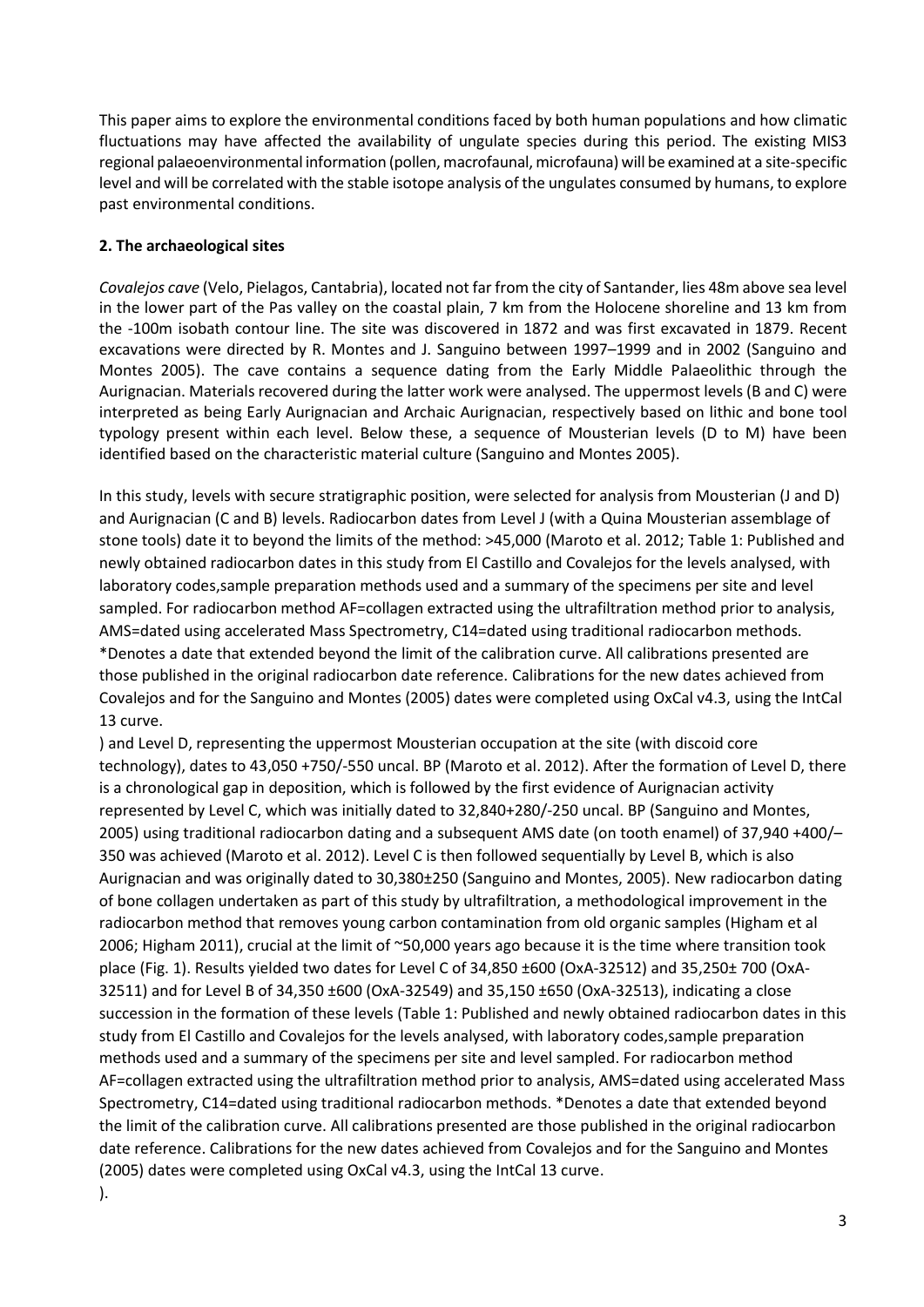*El Castillo cave* was one of the most consistently human occupied sites during the Middle and Upper Palaeolithic in the Cantabrian Region (Cabrera Valdés 1984). It is located above the town of Puente Viesgo in Cantabria, in the upper part of the Pas valley at 190 m.a.sl. It is at the southern edge of the Santander coastal plain in the first foothill range of the Cantabrian Mountains, 17 km from the Holocene shore and 24 km from the -100m isobath line. It is about 14 km up the River Pas from Covalejos. While famous for having a rich, complex assemblage of Upper Palaeolithic cave art (Alcalde del Rio et al. 1912; Leroi-Gourhan 1965; Valladas et al. 1992; Pike et al. 2012; García-Diez et al. 2015), it is equally well-known for an 18m-thick stratigraphic sequence excavated in the early 20<sup>th</sup> century, first by its discoverer, H. Alcalde del Rio and then by an international team led by Hugo Obermaier. The occupation deposits at the entrance of the cave hold extensive evidence of Neanderthal and AMH activity (Cabrera Valdés 1984; Cabrera Valdés et al. 2006), mainly excavated between 1910-14 by Obermaier (Cabrera Valdés 1984). Between 1980-2011 new excavations of the early Upper Palaeolithic and late Middle Palaeolithic levels by Cabrera Valdés and Bernaldo de Quirós at the front of the cave mouth have revealed further evidence of human occupations (Cabrera Valdés 1984; Cabrera Valdés et al. 2006). All in all, El Castillo contained 26 sedimentological units with archaeological assemblages ranging from the early Middle Palaeolithic to the Azilian often separated by archaeologically sterile units (Cabrera Valdés 1984; Cabrera Valdés et al., 2006). Massive dating programs at the site have provided robust chronologies for the Middle to Upper Palaeolithic transition and have generated considerable discussion of the whole question of the El Castillo chronology, including a most recent review of the archaeology, lithic and bone assemblages from Obermaier and modern collections (Wood et al. 2016).

Relevant to this study, Level 20C contained clear evidence of Mousterian lithic technology and has two dates of 48,700±3400 (OxA-22204) and 49,400±3700 (OxA-22205) uncal BP. Level 19 did not contain any lithic or bone artefacts with evidence of human manipulation and is described as archaeologically sterile; a bone fragment found within this level was dated to 44,900±2100 ka uncal BP (OxA-21974) (Wood et al. 2016, Table 1). This level was subdivided archaeologically during excavation into '19 upper' and '19 base'. El Castillo Levels 18B and 18C are technologically attributed to the Transitional Aurignacian (Cabrera Valdés et al., 2001; Maíllo and Bernaldo de Quirós, 2010; Wood et al. 2016, Table 1) and recent dates ranging between 42,000±1500  $(OxA-22203)$  and  $46,000 \pm 2400$   $(OxA-21973)$  were achieved (Table 1). Level 17 was sterile and due to its placement in the stratigraphic sequence a red deer bone of Level 16/17 is dated to 39,100±1000 (OxA-22201) (Wood et al. 2016; Table 1). Level 16 is attributed to the Proto-Aurignacian and dated to 38,600±1000 uncal BP (OxA-22200) (Wood et al. 2016; Table 1).

The sites of Covalejos and El Castillo, both located in the same river valley and with well-dated late Mousterian and Aurignacian deposits, provide a valuable opportunity with which to understand the nature of this cultural transition in terms of the relationship both human populations had with their environment and its food resources. There is an important caveat, namely that no diagnostic human remains have been found in any of the the latest Mousterian or earliest Aurignacian levels in Cantabrian Spain, although it is widely assumed that Neanderthals were the authors of the Mousterian and AMH of the Aurignacian industries (Marín Arroyo et al. in press; Straus 2015). Regardless of this, this study provides valuable insights into the past enviornments when both caves were occupied.

### **3. Materials**

For the bone collagen analysis, red deer (*Cervus elaphus*) bones were sampled, as it was the most commonly hunted mammal species regionally during the Late Pleistocene (e.g. Altuna 1972; Marín-Arroyo 2010). A total of 79 bones with evidence of anthropogenic modification, such as cut marks and/or marrow extraction breakage, were sampled. All bones were zooarchaeologically assessed to be adult, based on bone fusion, to prevent analysis of juveniles that may have prevailing weaning signatures (Schurr 1997; 1998).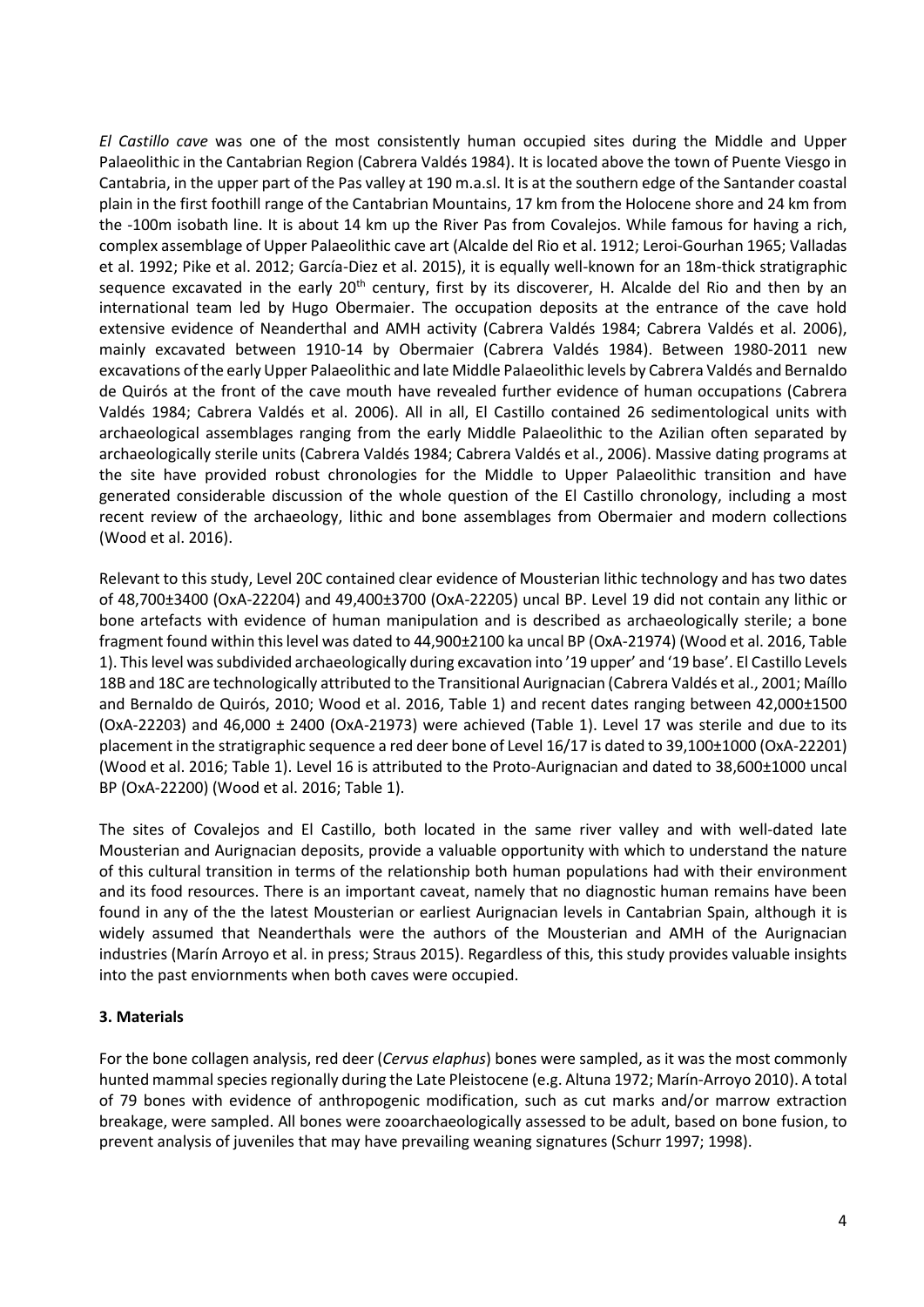From Covalejos a total set of 34 red deer bones were selected from Mousterian Levels J (n=9) and D (n=11) and Archaic Aurignacian Levels C (n=6) and B (n=8). These levels were selected because they were welldefined stratigraphically, contained diagnostic lithic and bone artefacts and had previously been successfully dated and could be attributed to distinct chronological timeframes. Of the 34 bones studied, those samples that had δ<sup>15</sup>N values from the lower, middle and upper ranges of the dataset and yielded the >5mg of collagen needed for analysis were analysed for sulphur stable isotope analysis (11 samples from the four levels) to explore possible differences in hunting locations near the site.

In total 45 bone specimens from El Castillo were selected from the recent excavations to ensure stratigraphic integrity, cultural attribution and with reliable dating evidence. Mousterian (Level 20C, n=8), Transitional Aurignacian (Levels 18B, n=9 and 18C, n=7) and Proto-Aurignacian (Level 16, n=3) were sampled, including in between sterile Level 16/17 (n=1), Level 17C (n=3) and Level 19 (base, n=7 and upper n=7). A pilot study of 4 horse teeth from Mousterian Level 20E (n=2) and Aurignacian Level 18B (n=2) was undertaken to establish whether the technique holds potential in the region for exploring Palaeolithic palaeoenvironments. In this study, two horse P3 and two P4 teeth were analysed. Horses were selected as they are obligate drinkers and are more likely to reflect local precipitation, humidity and rainfall (Longinelli 1984; Luz et al. 1984; D'Angela and Longinelli, 1990). The potential to infer climatic and environmental information from the enamel isotopes of this species has been previously demonstrated in both modern and fossil samples (Higgins and MacFadden 2004; Hoppe et al. 2004; Fabre et al. 2011), but has not previously been attempted in the Cantabrian region for the period studied One of the main aims of this analysis were to determine whether the Cantabrian region provided the strongly seasonal conditions required to be registered in the tooth carbonate and to assess the potential of the technique for further palaeoenviromental and palaeoclimatic reconstruction.

### **4. Methods**

### *4.1. Bone collagen extraction and analysis*

Collagen extraction was undertaken following procedures outlined in Richards and Hedges (1999) with an ultra-filtration step (Brown et al. 1988). Bone fragments between 0.6-0.8g were cleaned using aluminium oxide air abrasion, before demineralisation in 0.5M HCl at 6-8 °C for between 3-10 days and were washed using de-ionised water. Samples were gelatinised in a weak acidic solution (pH3 HCL) at 70 °C for 48 hours, then filtered with 5–8 μm Ezee® filters (cleaned for 20 minutes using deionised water in an ultrasonic bath), prior to ultrafiltration to separate out the larger >30ka collagen chains, indicative of well-preserved collagen. Ultrafilters were cleaned in the centrifuge using NaOH solution, before being rinsed 3 times with deionised. water. The >30ka fraction was frozen and lyophilized for 48 hours before analysis using a Delta XP mass spectrometer coupled to a Flash EA 2112 elemental analyser at the Department of Human Evolution, Max Planck Institute for Evolutionary Anthropology (Leipzig, Germany). The  $\delta^{13}$ C values and  $\delta^{15}$ N values are reported relative to the V-PDB and AIR standards. International and internal standards were used to calculate analytical error which was ± 0.1‰ (1σ) or better. The mean difference observed between duplicate measurements was 0.03 for  $\delta^{13}$ C and 0.01 for  $\delta^{15}$ N. All samples were analysed in duplicate and the mean values of these are discussed within this manuscript. All specimens discussed further had %C values above 35 and %N values above 15% and C: N values of 2.9-3.4 indicative of *in vivo* collagen (De Niro 1985). Results from bone collagen  $\delta^{13}C$  and  $\delta^{15}N$  analysis of five modern day wild red deer are also presented to help contextualise the findings of this study. The  $\delta^{13}$ C values of the modern deer have not been corrected for the Suess effect, which is the decrease in atmospheric carbon isotope values as a result of modern anthropogenic processes (e.g. industrial pollution) (Keeling 1979), and direct comparisons of  $\delta^{13}$ C values of the modern specimens with the archaeological animals is not attempted.

Specimens were analysed for  $\delta^{34}$ S values at the University of British Columbia Stable Isotope Laboratory in Vancouver using a MicroCube IsoPrime 100 DI mass spectrometer. Samples were weighed into tin capsules with 1 mg of V2O5 (Microanalysis, U.K.) to facilitate combustion (Morrison et al. [2000\)](https://link.springer.com/article/10.1007/s12520-009-0003-6#CR45). Quality indicators of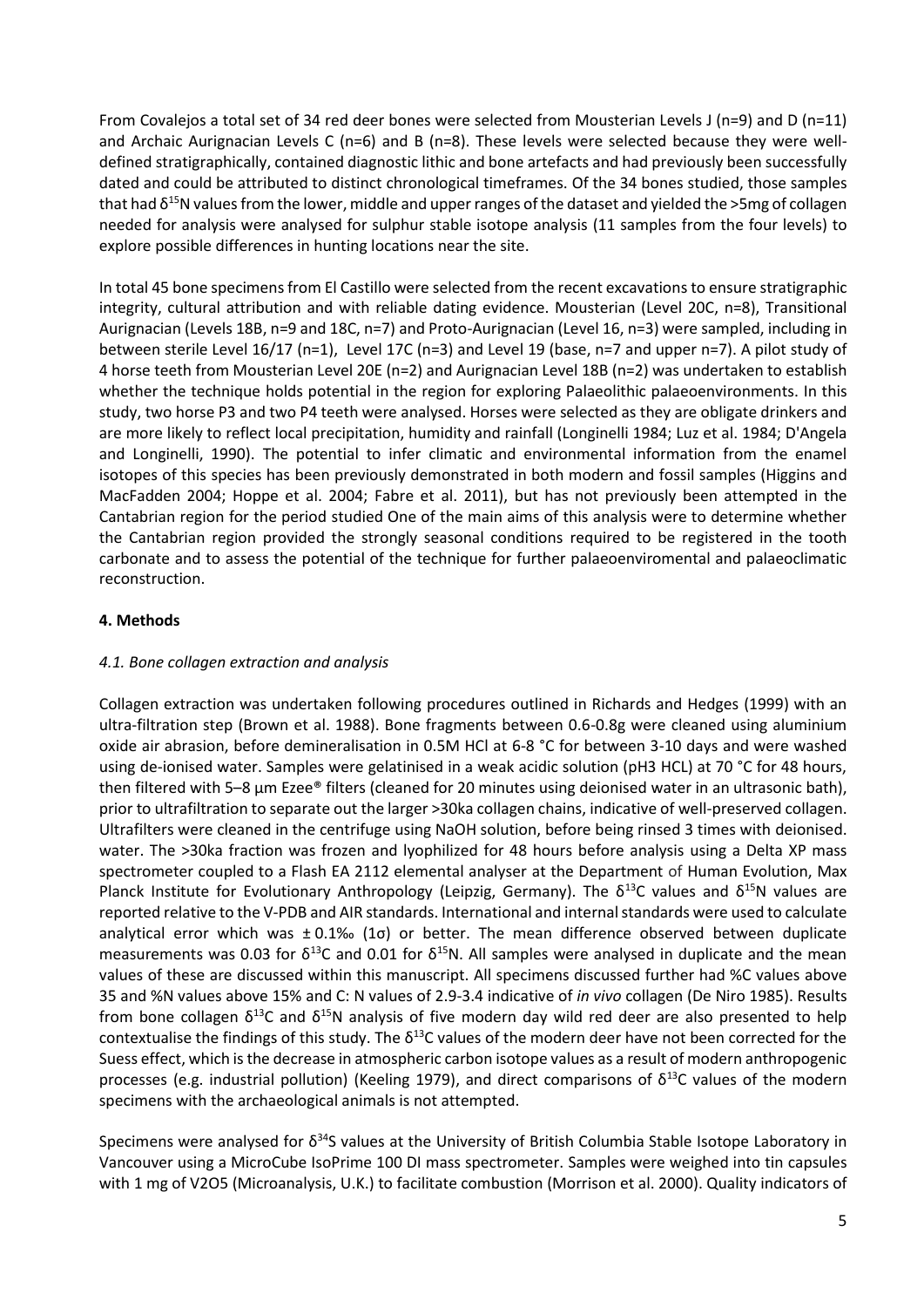atomic C:S collagen values between 600±300 and atomic N:S collagen values between 200±100 (Nehlich and Richards 2009).

Data were analysed statistically using a Mann-Whitney U test, with a post-hoc Holm-Bonferroni correction (Holm 1979). A p-value of <0.05 or less was deemed to be indicative of a statistically significant result. Tests were undertaken using statistical package PAST (Hammer et al. 2001). All raw data and quality indicators for each sample are included in the Supplementary Material.

## *4.2. Enamel sampling and analytical techniques*

The surface of each tooth was cleaned by abrasion using a diamond coated drill bit mounted on a variablespeed handheld drill, prior to sampling to minimize contamination. Powdered enamel samples were collected using a 1mm-diameter cylindrical diamond tipped drill bit held perpendicular to the crown-root axis on the side of the tooth where the enamel was best preserved and samples were taken at 2-3 mm intervals. Each sample was taken through virtually the entire depth of enamel, avoiding the innermost portion of the enamel to prevent dentine contamination. For each sample, approximately 7mg of powdered enamel was prepared following (Balasse et al. 2002). Samples were treated with 3% NaOCl for 24 hours (0.1ml/mg sample), and thoroughly rinsed with deionised water, before a reaction with 0.1M acetic acid for 4 hours (0.1ml/mg sample). Samples were then thoroughly rinsed, frozen and freeze-dried. Isotopic analysis was performed at the Godwin Laboratory, Department of Earth Sciences, University of Cambridge. Enamel powder samples were reacted with 100% orthophosphoric acid for 2 hours at 70°C in individual vessels in an automated Gasbench interfaced with a Thermo Finnigan MAT 253 isotope ratio mass spectrometer. Results are reported with reference to the international standard VPDB calibrated through the NBS19 standard (Coplen 2011) for which the precision is better than  $\pm 0.11\%$  for  $^{18}O/^{16}O$  and  $\pm 0.08\%$  for  $^{13}C/^{12}C$ .

## **3. Results**

### *3.1. Covalejos*

Preservation at Covalejos was excellent with 33 of the 34 bone specimens studied containing sufficient collagen for analysis. The mean bulk collagen  $\delta^{13}$ C values is -20.5‰ for Levels J, D and C and -20.6‰ for Level B [\(Table 2,](#page-11-2) . Redrawn [from J. Rios.](#page-11-3)

[Figure](#page-11-3) *2*), showing great similarity through time and no statistically significant differences were observed between these Mousterian and Aurignacian samples [\(Table 3\)](#page-11-4). Within Level D a greater range in the  $\delta^{13}C$ (1.6‰) is seen in comparison with the other levels, which typically have a range of 0.9‰ or less ([Table 2\)](#page-11-2). The mean bulk collagen  $\delta^{15}N$  values ranges between 4.0‰ in Level D and 5.3‰ in Level B (Table 2). The mean δ<sup>15</sup>N value for Level B is around 1‰ higher than is observed in the lower Levels C, D and J, although no statistically significant differences were observed between levels [\(Table 3\)](#page-11-4). Within Levels B and D, a higher range in  $\delta^{15}$ N values is seen, of 5‰ and 5.9‰ respectively, with maximum values of up to 7.9 ‰ in Level B and 7.3‰ in Level D (. Redrawn [from J. Rios.](#page-11-3)

### [Figure](#page-11-3) *2*; [Table 2](#page-11-2) ).

The two  $\delta^{34}$ S values for Mousterian Level J are 7.9 and 9.7‰ (Figure 4). The  $\delta^{34}$ S values for Level D are higher than seen in Level J, lying between 11.9-13.0‰ and are consistent with those seen in Level C, ranging between 10.0-12.8‰). The  $\delta^{34}$ S values for Aurignacian Level B are slightly lower, ranging between 8-8.2‰ which are similar to those seen in Level J [\(Figure 4\)](#page-11-5). No correlation between the  $\delta^{34}S$  and  $\delta^{13}C$  or  $\delta^{15}N$  values for the sample individuals was observed [\(Figure 4\)](#page-11-5).

### *3.2. El Castillo*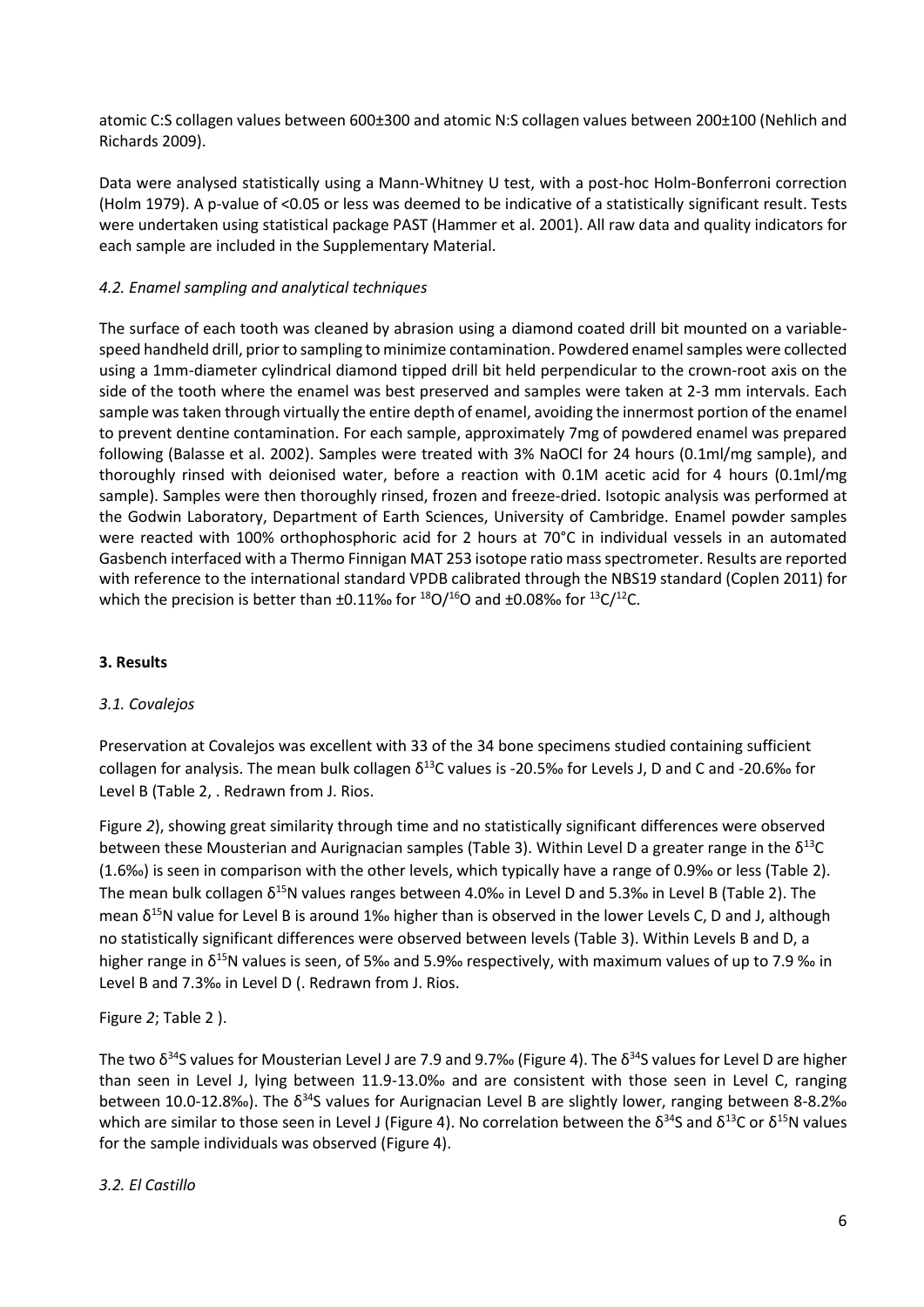All 45 bone samples analysed yielded viable results within the parameters for *in vivo* collagen. Due to the large number of levels analysed at this site, full results are presented in [Table 2](#page-11-2) and [Figure 5](#page-11-6) and 6 and a summary of these findings are presented within the text. The mean bulk collagen values of  $\delta^{13}$ C and  $\delta^{15}$ N are remarkably similar within each level and no statistically significant differences between the red deer bones was observed, indicating a degree of homogeneity in the  $\delta^{13}$ C and  $\delta^{15}$ N values over this temporal range (Table [4\)](#page-11-7).

In the lower part of the sequence, Level 20C was notable for having a minimum  $\delta^{13}$ C value of -21.4‰ (Table [2,](#page-11-2) [Figure 5\)](#page-11-6) and there is a range of 1.3‰ for the  $\delta^{13}$ C values within this level, which is slightly higher than seen for other levels. Within Level 19 Upper the largest range in  $\delta^{13}C_{\text{col}}$  is observed (range= 2.2‰) among all the levels analysed, with one individual (CAS29) having a  $\delta^{13}$ C value of -18.6‰, which is the highest value seen at the site and falls outside 1.5 times the interquartile range of  $\delta^{13}$ C values at both sites, statistically making this individual an outlier. This value is also inconsistent with any other individual studied at either site, as seen at nearby El Mirón Cave (Stevens et al. 2014) and from other late Pleistocene sites within Northern Spain (Domingo et al. 2014; Rofes et al. 2015). It is possible that this bone was exposed to postdepositional or curational processes, that produced  $\delta^{13}$ C value inconsistent with other individuals, such as the use of consolidates or conservation treatments. In fact, the presence of glue was noted on the specimen, although care was taken during sampling to avoid treated areas. In the upper part of the stratigraphic sequence, larger  $\delta^{13}C_{\text{col}}$  ranges are seen within Level 16 (range=1.1‰) [\(Table 2,](#page-11-2) [Figure 5\)](#page-11-6).

The  $\delta^{15}$ N values at El Castillo are typically lower than those seen at Covalejos. The maximum value within the sequence is 5.2‰ corresponds to Level 18B, meaning that this level has a range of 4‰ ([Table 2,](#page-11-2) [Figure 6\)](#page-11-8). For the other levels the range in the  $\delta^{15}N$  values is typically around 2‰.

For the tooth enamel analysis, the  $\delta^{13}C_{car}$  values of the two horse teeth from Transitional Aurignacian Level 18B (CAS58 range -11.5 to -11.8 ‰, CAS59 range -11.0 to -11.7‰) are higher than those in Mousterian Level 20E (CAS60 range -11.5 to -12.5, CAS61 range -12.4 to -12.1‰) (Table 5[, Figure 7\)](#page-11-9). There is also a small change in the  $\delta^{18}$ O values, with the specimens from Mousterian Level 20E that exhibit slightly lower values than those seen in Transitional Aurignacian Level 18B. The range of within-tooth δ<sup>18</sup>O variation ranges from 1.2‰ (CAS59) to 1.8‰ (CAS85), likely reflecting seasonal variations in the isotopic composition of drinking water, linked to precipitation.

# **4. Discussion**

# *4.1. Environmental conditions at Covalejos and El Castillo*

No collagen  $\delta^{13}$ C value at either El Castillo or Covalejos is lower than -22.5‰, suggesting that the red deer are consistent with consuming  $C_3$  plants in a relatively open landscape, according to Drucker et al. (2008), outside of the influence of the canopy effect (van de Merwe and Medina 1991). At Covalejos and El Castillo  $\delta^{13}$ C values are constant through time, suggesting that there was very little change in tree cover, climate, or atmospheric  $\delta^{13}$ C in the region during the late Middle and early Upper Palaeolithic (late MIS3) and a predominantly open landscape prevailed. A summary of available environmental proxies available for both sites is included in Summary statistics for  $\delta^{18}O$  and  $\delta^{13}C$  values of each tooth analysed by level 20E and 18B [at El Castillo.](#page-11-10)

# [Table 6.](#page-11-10)

At El Castillo, pollen evidence from Level 20 showed that steppic taxa were common and noted the presence of arboreal pollen including pine (Dari and Renault-Miskovsky 2001; [Summary statistics](#page-11-10) for  $\delta^{18}O$  and  $\delta^{13}C$ [values of each tooth analysed by level 20E and 18B at El Castillo.](#page-11-10)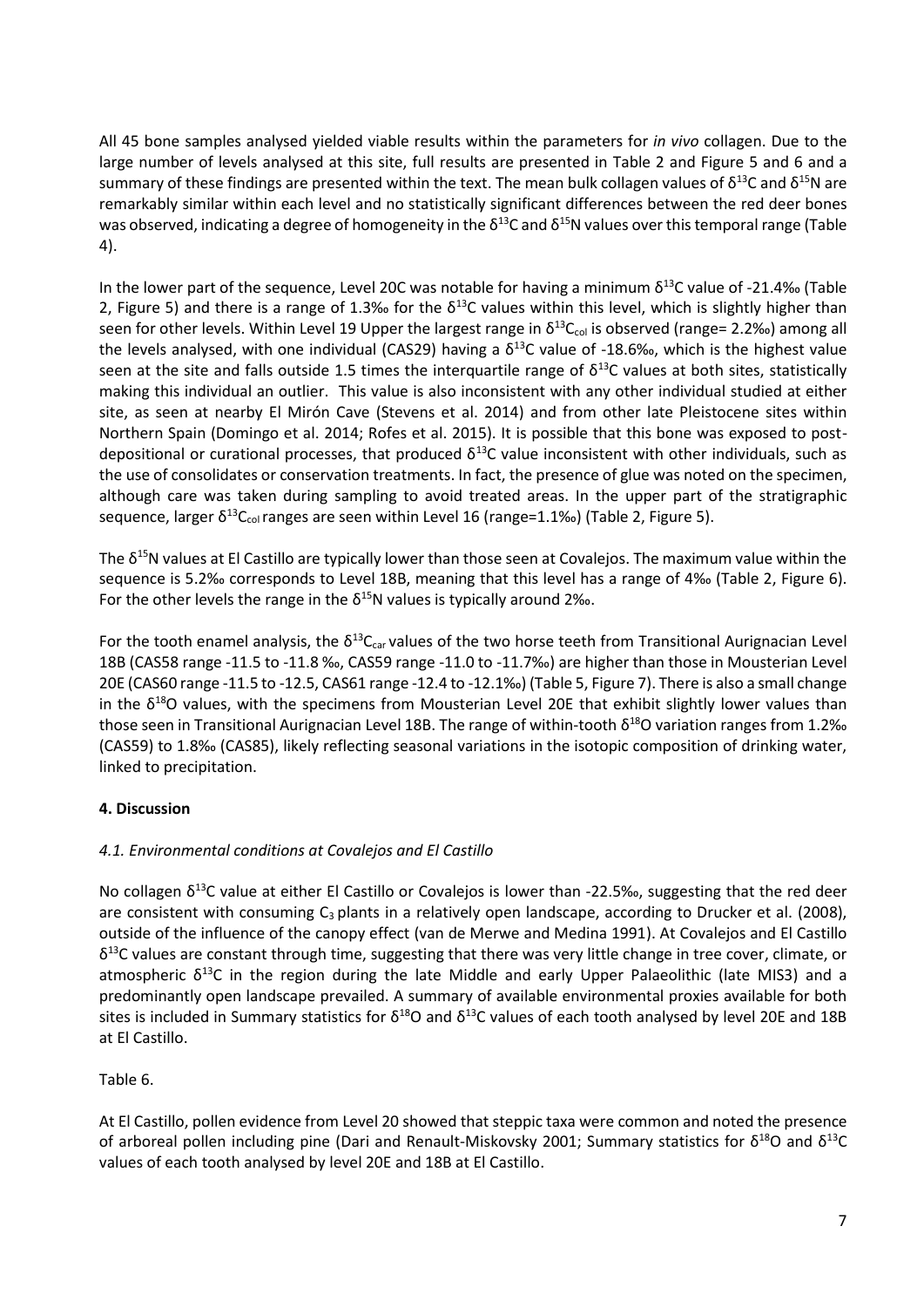[Table 6\)](#page-11-10). Within Levels 18B and 18C, a slight reduction in tree pollen is evident, including a decrease in pine and an increase in steppic vegetation (Dari and Renault-Miskovsky 2001[; Summary statistics](#page-11-10) for  $\delta^{18}O$  and  $\delta^{13}O$ [values of each tooth analysed by level 20E and 18B at El Castillo.](#page-11-10)

[Table 6\)](#page-11-10). Charcoal evidence shows a similar effect, with a disappearance of pine and increase in *Sorbus* between Levels 20 and Level 18B/C that could indicate a climatic improvement (Uzquiano 2005; 2008). In Covalejos Level J, slightly cooler environments are suggested by the presence of pine and birch and steppe shrubs being common, with more steppe species and temperate species within Levels D and C, followed by a cooler environment in Level B with pine and land shrubs increasing, based on the limited charcoal fragments available (Uzquiano 2005; 2008). These environmental changes are not clearly observable in the  $\delta^{13}$ C bone collagen record, suggesting that they were not sufficiently strong to impact on the long-term bone collagen record of the red deer populations. Whilst there may have been small changes in the level of tree cover at both sites, they are not observable in the stable isotopes analysed, which suggests that these changes were not necessarily dramatic and the impact on these changes on the niches of herbivore populations were minimal. Differences in the palimpsests of time represented by the archaeological levels and by the bone collagen record versus the timescales registered in the pollen record, may also explain why subtle changes in vegetation cover are not necessarily observable.

The horse tooth enamel  $\delta^{13}C_{car}$  results show higher isotopic values in Transitional Aurignacian Level 18C in comparison to Mousterian 20E, which could indicate a small change in local vegetation, climate or atmospheric  $\delta^{13}$ C, although these results have to be viewed with caution based on the small sample size studied. The shorter time frames represented by the teeth may allow subtle seasonal differences to be identified, which will not be reflected in the longer-term averaging of diet/environment in the bone collagen record. The continued and consistent human exploitation of species such as red deer, aurochs and horse throughout the archaeological sequences of both sites [\(Summary statistics](#page-11-10) for  $\delta^{18}$ O and  $\delta^{13}$ C values of each [tooth analysed by level 20E and 18B at El Castillo.](#page-11-10)

[Table 6\)](#page-11-10) suggests that despite these small changes in local environment, those herbivores must have successfully persevered in the region and represented an important resource throughout the late Mousterian and Early Aurignacian, as attested by their numerous presence in the zooarchaeological record (Altuna, 1972; Marín-Arroyo 2010).

The incremental variation in enamel  $\delta^{18}$ O may also indicate seasonal variations in local climate, particularly in temperature and rainfall-amount mediated variations in the  $\delta^{18}$ O of precipitation. Although no consistent pattern of within tooth variation can be observed between different specimens, this may be because differences in the season of birth and/or differences in the timing and duration of mineralisation result in different patterns within teeth, between teeth and in addition to producing inter-individual variation (Bendrey et al., 2015). The relatively small magnitude of within-tooth  $\delta^{18}$ O variation reflects the dampening of the input signal through the contribution of atmospheric  $\delta^{18}$ O to the enamel signature, the turnover time of oxygen in the body and the process of enamel mineralisation (van Dam and Reichart 2009). The influence of climate on enamel  $\delta^{18}O$  can be further weakened through animal behaviour, such as drinking from large bodies of freshwater, which are less responsive to seasonal variations in  $\delta^{18}O_{\text{precip}}$ . However, the location of both sites within the Pas valley would imply a limited access to large bodies of freshwater. While this is only a small sample, it does highlight some of the complexities in using tooth enamel  $\delta^{18}$ O as a proxy from past climate in the mountainous Cantabrian Region. Further exploration of this method is limited by the availability of well-preserved equid teeth within the regional late Mousterian and Aurignacian (Altuna, 1972).

#### *4.2. Microenvironments in the Late Middle and Early Upper Palaeolithic*

The larger ranges in the  $\delta^{15}N$  values of individuals from Levels B and D at Covalejos requires further investigation to explore the causes of these differences. All individuals analysed were assessed to have been adults and thus not influenced by weaning signatures (Schurr 1997; 1998). Short-term stress episodes such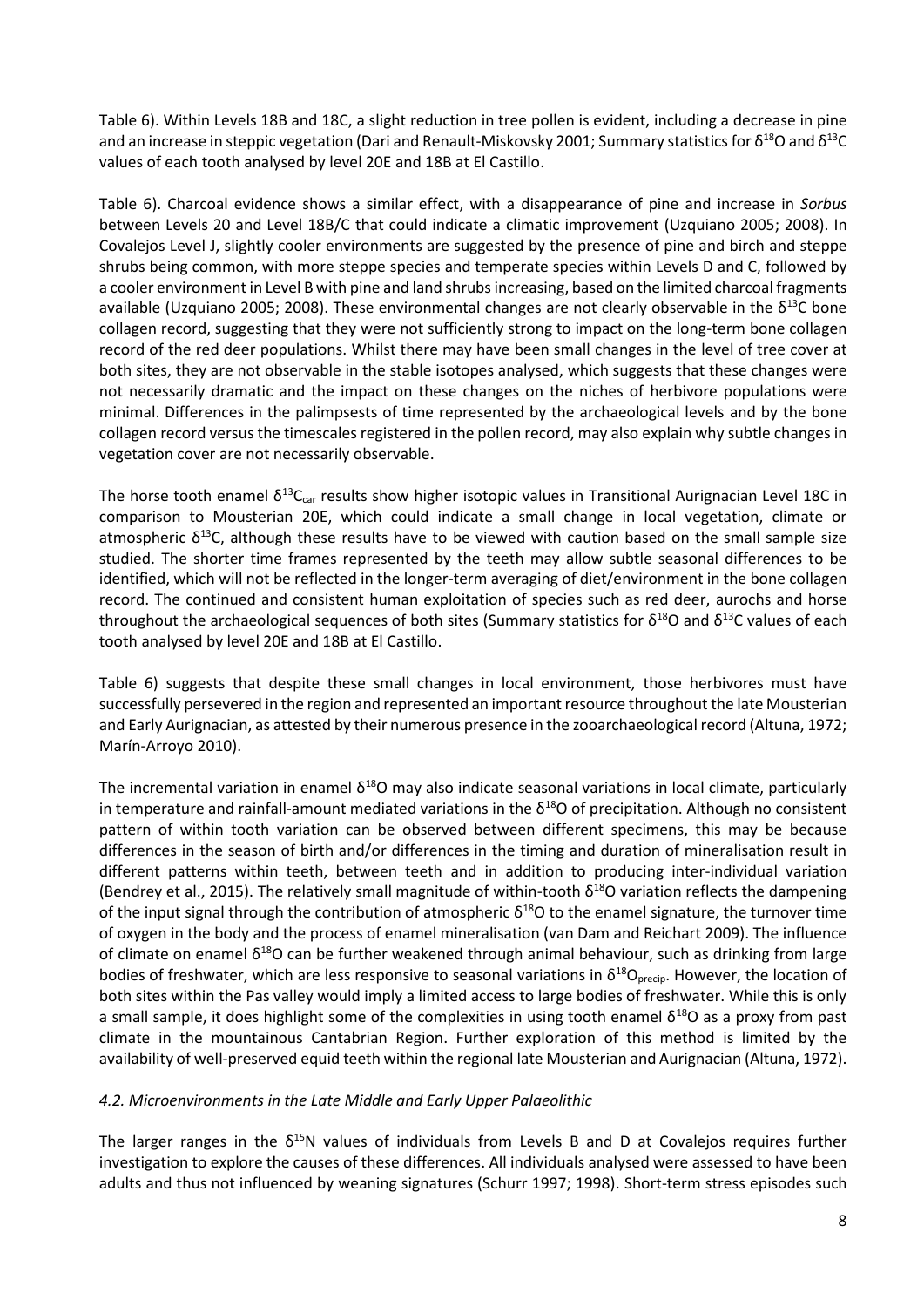as starvation or pregnancy can impact on  $\delta^{15}N$  values within an individual (Fuller et al. 2005; Hauber et al. 2005), but they will not affect the long-term bone collagen record. Instead, environmental and geographic factors are more likely to have played a role, with multiple nitrogen isotopic zones (or 'isozones, an isotopically distinct area within a landscape, which together form an 'isoscape') or microenvironments potentially being represented at the levels that contain the wide-ranging values. The effect of differing microenvironments representing isotopically distinct regions has been demonstrated as a concept, among archaeological animal populations in prehistoric southern Britain (Stevens et al. 2013) and might represent a reasonable hypothesis for this high-relief, coastal region. A plethora of factors, linked to geography, lithology and environment, can influence baseline  $\delta^{15}N$  values in a region. Locations that are part of an active floodplain versus areas where river flooding is uncommon can cause differing values. In European riparian environments, areas with higher water tables (c. -10 to -30cm) exhibit denitrification, reducing soil nitrogen availability compared to lower water tables where higher nitrogen values are seen (Hefting et al. 2004). Differences in local soil types and the nitrogen fixing mycorrhizae linked to differing vegetation cause variations in δ<sup>15</sup>N values (Szpak 2014), observable on a variety of spatial scales (Craine et al. 2009; Hobbie and Högberg, 2012). A positive correlation between soil pH and  $\delta^{15}$ N ratios is seen within plants (Mariotti et al. 1980; Handley and Raven 1992), which can pass up the food chain to consumers (Rodière et al. 1996). Annual rainfall and aridity can also affect  $\delta^{15}$ N values in plant communities (Ambrose and DeNiro 1986; Cormie and Schwarcz 1996; Gröcke et al. 1997; Heaton et al. 1986), but due to the geography of the Cantabrian region this would imply movement over much greater distances to the South, indeed outside of the rain shadow effect of the Cantabrian Cordillera, into the Old Castilian Plateau. Alternatively, climatic oscillations between wetter and dryer conditions could explain the pattern (see the case of SW France in Bocherens et al 2014). These changes would not need to be dramatic to be recorded in the  $\delta^{15}N$  signature, with no major changes in vegetation cover as suggested by the homogenous  $\delta^{13}C_{\text{col}}$  trend.

Animals habitually feeding in areas with differing baselines within the hunting ranges of a residential camp could result in individuals with higher and lower  $\delta^{15}N$  values accumulating within the same archaeological levels. In this scenario sufficient heterogeneity in the vicinity of the site would need to be experienced within the usual distance for optimally hunting animals. For the Magdalenian in the region, hunting ranges are observed to be around 10km in the region (see Marín-Arroyo, 2009a), although this was a period of greater economic specialisation and technological advancement and during the Middle and earlier Upper Palaeolithic, hunting ranges may have been slightly larger but would have still been relatively small due to the distinctive topographic characteristics of the Cantabria province where the distance between the high mountains and the north Atlantic sea is only 30-35km. The presence of microenvironments in the region is further attested by isotopic results achieved at El Mirón cave, also in the same province. The highest red deer  $\delta^{15}$ N value observed in El Mirón within the Palaeolithic samples analysed was 3.8‰ (Stevens et al. 2014), which is lower than the maximum values observed in either El Castillo or Covalejos. El Mirón is located at 260 masl and 20 km from the shore (and 25 km from the -100 m isobath line) in the upper part of the nearby Asón valley in easternmost Cantabria [\(Figure 1\)](#page-11-0), which again could represent an isotopically distinct area from Covalejos and El Castillo, which are both located in the lower and upper part of the Pas valley. The geology of the Pas valley and environs is varied, with lower cretaceous rocks framed by late cretaceous outcrops towards the coastal areas and pockets of Triassic and Jurassic rocks further south (Heredia et al. 1990). Spatial variation of plant  $\delta^{15}N$  values and subsequently  $\delta^{15}N$  values of the animals that consume them, can vary depending on localised factors relating to soil profile depth, bedrock and pH, amongst others (e.g. Högberg 1997; Hobbie and Ouimette 2009; Szpak 2014), which are in part dictated by the geology and lithology of the local area. The geological variations in this part of Cantabria, particularly in the northern area of the Pas valley could provide sufficiently distinct conditions to explain the variations in the isotope values observed. The wild modern red deer analysed (n=5) for this region have a mean value of 3.2‰ and a maximum value of 4.0‰ (n= [Table 2\)](#page-11-2), which is lower than the majority of the Pas Valley samples from El Castillo and Covalejos, although these values are viewed cautiously, as they are subject to a range of modern processes (e.g. the use of agricultural fertilizers) that may affect nitrogen baselines.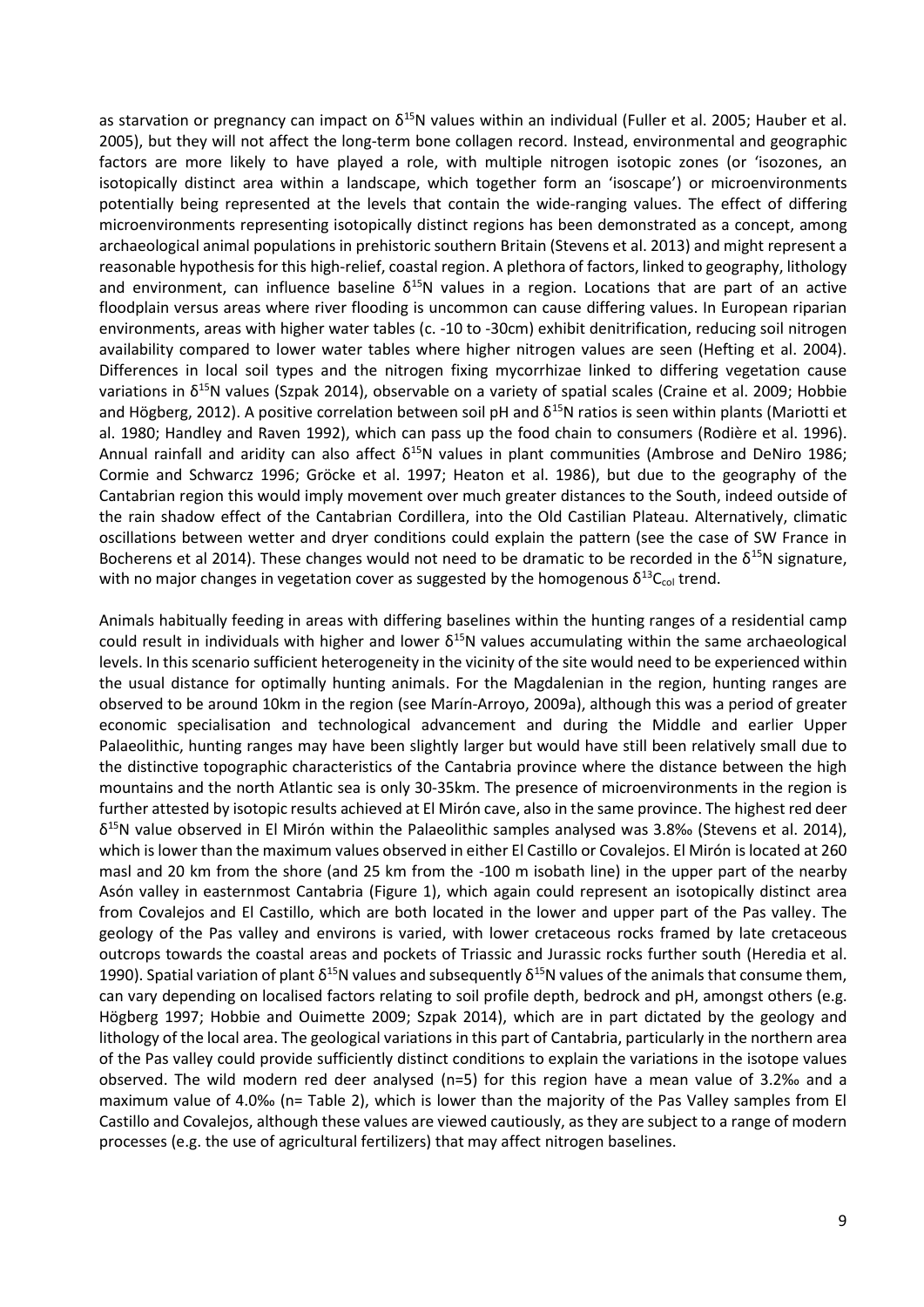The results achieved in this study hint at a mosaic landscape in Cantabria with distinct isozones, offering different microenvironments with distinctive isotopic baselines, that were both exploited by Neanderthals and AMHs. In Covalejos Levels C and J, the lower ranges of nitrogen and the consistency within the stable isotope values observed show the use of one isotopically similar zone being exploited by both human species, whereas during the formation of Levels B and C, multiple nitrogen isozones appear to be represented. Due to the palimpsestic nature of Palaeolithic deposits, it is difficult to determine whether these patterns relate to the exploitation of different hunting zones through time or several hunting events within each level.

The  $\delta^{34}$ S analysis was undertaken on samples within Covalejos to explore the larger ranges in  $\delta^{15}$ N values observed and to determine if differing hunting locations were being used by human populations. That variation in the range of  $\delta^{15}N$  values was not observed in El Castillo and sulphur isotopic analysis was not attempted on samples from this site in this research, although future analysis would be beneficial in enhancing our understanding of sulphur isotope systems in the region. In Covalejos there is no statistical correlation between the  $\delta^{34}S$  and  $\delta^{15}N$  values. The systems controlling sulphur values in organisms are dictated by rainfall, rock type and seawater inclusions (Richards et al. 2003; Nehlich 2015), whereas nitrogen systems are controlled predominantly by a complex web of factors affecting plant-soil systems (Szpak 2014). This may explain why the  $\delta^{34}$ S and  $\delta^{15}$ N values are not necessarily connected. The results suggest that if animals from different nitrogen isozones were being exploited, they were not necessarily from the same sulphur zones.

Independently, the  $\delta^{34}$ S values also suggest exploitation of different zones in the landscape. In Covalejos, the lower δ<sup>34</sup>S values observed within Aurignacian Level B and Mousterian Level J indicates that these individuals were procured from an isotopically distinct zone than those obtained within Mousterian Level D and have values elevated by at least 4 ‰. Sulphur studies of modern ecosystems note 1.9 ‰ difference within living animal populations and a higher variability within archaeological studies of 2.4 ‰ variation have been observed (Nehlich 2015:8), although in reality this may be higher within Palaeolithic faunal assemblages (Drucker et al. 2015). However, even bearing this variability in mind, the individuals within Level B are substantially lower in  $\delta^{34}$ S than those seen in Level D and suggests that the red deer, from both levels, could be from isotopically different  $\delta^{34}$ S regions. Larger sample sizes would be needed in the future to determine whether these differences are statistically significant.

The macromammal spectrum at Covalejos shows a predominance of red deer, with some horse and bovids (Yravedra et al. 2016). The presence of wild boar and roe deer within Levels B, C, D and J (Yravedra et al. 2016) could indicate relatively temperate conditions The predominance of red deer is mirrored at El Castillo in both Mousterian and Aurignacian levels (Dari 1999; Luret 2017) [\(Summary statistics](#page-11-10) for  $\delta^{18}O$  and  $\delta^{13}O$ [values of each tooth analysed by level 20E and 18B at El Castillo.](#page-11-10)

[Table 6\)](#page-11-10) and it is consistent with the patterns of exploitation seen within the wider Cantabrian region during Late Pleistocene (Altuna, 1972; Marín-Arroyo 2010). Information on seasonality of occupation is limited for these sites. Initial cementum studies at El Castillo suggest that there were similarities in the seasonal occupation patterns at El Castillo (Pike-Tay et al. 1999). To date, no information about the seasonality of occupation at Covalejos is available to explore whether there is a link between the season of occupation and the different isozones that were being exploited.

In Cantabria, the archaeofaunal record shows that, depending of the topographic location of the site in question, there is a predominant exploitation of red deer and/or ibex and more rarely of larger mammals (Marín-Arroyo 2009b). In El Castillo, red deer has been shown to be the predominant prey hunted and skeletal profiles indicate a complete transport of the carcass to the cave which suggest that red deer are found close to the site. In Covalejos, the complete nature of transported red deer carcasses is suggested by the presence of appendicular and cranial elements (Yravedra 2016). This suggests that animals were being hunted locally at both sites, which is why they are being brought back almost complete to the site. The exploitation of different isozones during certain episodes of time at Covalejos may represent periods of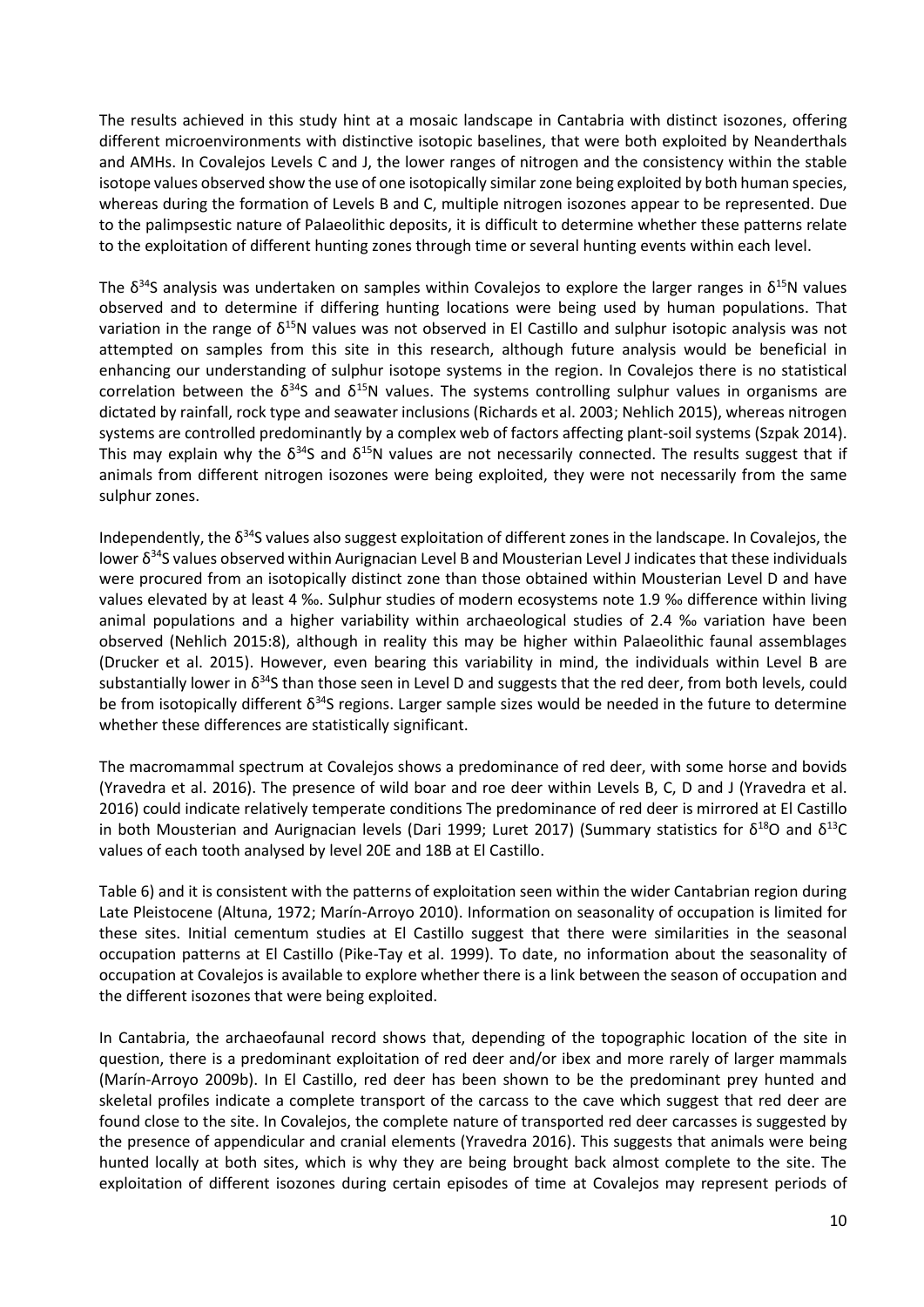environmental or climatic stress, which would force the need to seek for alternate hunting areas further afield. Additionally, during times of increased population sizes, hunting ranges may have been further increased to find sufficient food for the population. This would explain the patterns seen both in the  $\delta^{34}$ S and  $\delta^{15}$ N values seen. At Covalejos, both Neanderthals and AMH specialised in the exploitation of red deer (Yravedra et al. 2016) and according to this study they were exploiting similar isozones within the landscape during the Mousterian and the Aurignacian.

The range of microenvironments in the Cantabrian region, suggests a mosaic landscape, likely created by the natural barriers represented by the Cantabrian Cordillera to the south, the North Atlantic Sea to the north and the steep-sided closed valleys in mountains that often drop directly to the ocean or onto only narrow coastal plains. The environmental variability in this particular Iberian region may have somewhat buffered the effects of the larger climatic events exhibited throughout MIS3 in Europe, enabling the successful survival of the most commonly consumed temperate ungulate species and may help to explain why this region was consistently occupied throughout the late Middle and during the vast majority of the Upper Palaeolithic and likely contributed to the importance of the region as a refugium for humans and animals (Consuegra et al. 2002; Fu et al. 2016; Meiri et al. 2014; Straus 2015a) in the later stages of the Upper Palaeolithic.

#### **5. Conclusions**

Multi-isotope analysis at the key Middle to Upper Palaeolithic transitional cave sites of El Castillo and Covalejos was undertaken to explore environmental conditions and the landscape exploitation by late Neanderthal and early AMH populations inhabiting the Cantabrian region between c.49-34ka uncal BP. Results in the bone collagen record show little change in  $\delta^{13}C_{col}$  values through time at both sites, indicating that there was stability in the relatively low density of late MIS3 tree cover in the region. Small changes in vegetation are observable in charcoal and pollen evidence, but this is not clearly observable in the long-term bone collagen record and temperate species continued to prevail. This suggests a level of stability in the environment in terms of vegetation. Initial analysis of horse teeth at El Castillo indicated a difference in  $\delta^{13}C_{col}$ values earlier than 42 ka cal BP, suggesting that this technique has potential for providing information on seasonal changes in vegetation or environment in this region, although achieving sufficient sample sizes of ungulate teeth for this time period would be a challenge.

Large inter-individual variations in  $\delta^{15}N$  values were observed within Levels B and D at Covalejos and it is likely a product of animals being procured from different isozones surrounding the site, which might indicate a mosaic of microenvironments. Whilst no link between  $\delta^{15}N$  and  $\delta^{34}S$  values was observed, inter-level differences in  $\delta^{34}$ S values within Covalejos suggested that animals came from different sulphur regions, confirming that animals were being procured from different areas of the landscape, likely adjacent, but geologically distinct areas within traveling distance of the site, as attested by almost complete carcasses being found within the archaeological deposits at El Castillo and by the presence of appendicular and cranial elements within the zooarchaeological record at Covalejos. The capture of ungulates from distance further from the cave may correspond to periods of higher resource pressure or increased population density where larger hunting ranges were needed to obtain sufficient animal resources.

The suite of ungulates identified within each archaeological level was similar, with red deer dominating the faunal record, indicating that these resources were readily available throughout the temporal period studied and the presence of microenvironments may have contributed to the success of these species. The distinctive conditions in the Cantabrian region likely tempered the larger environmental changes seen during late MIS3 in Europe, enabling these resources to be consistently and predictably exploited during the Late Middle Palaeolithic and Early Upper Palaeolithic and would have made the region a desirable location for Neanderthals and subsequently AMH.

#### **Acknowledgements**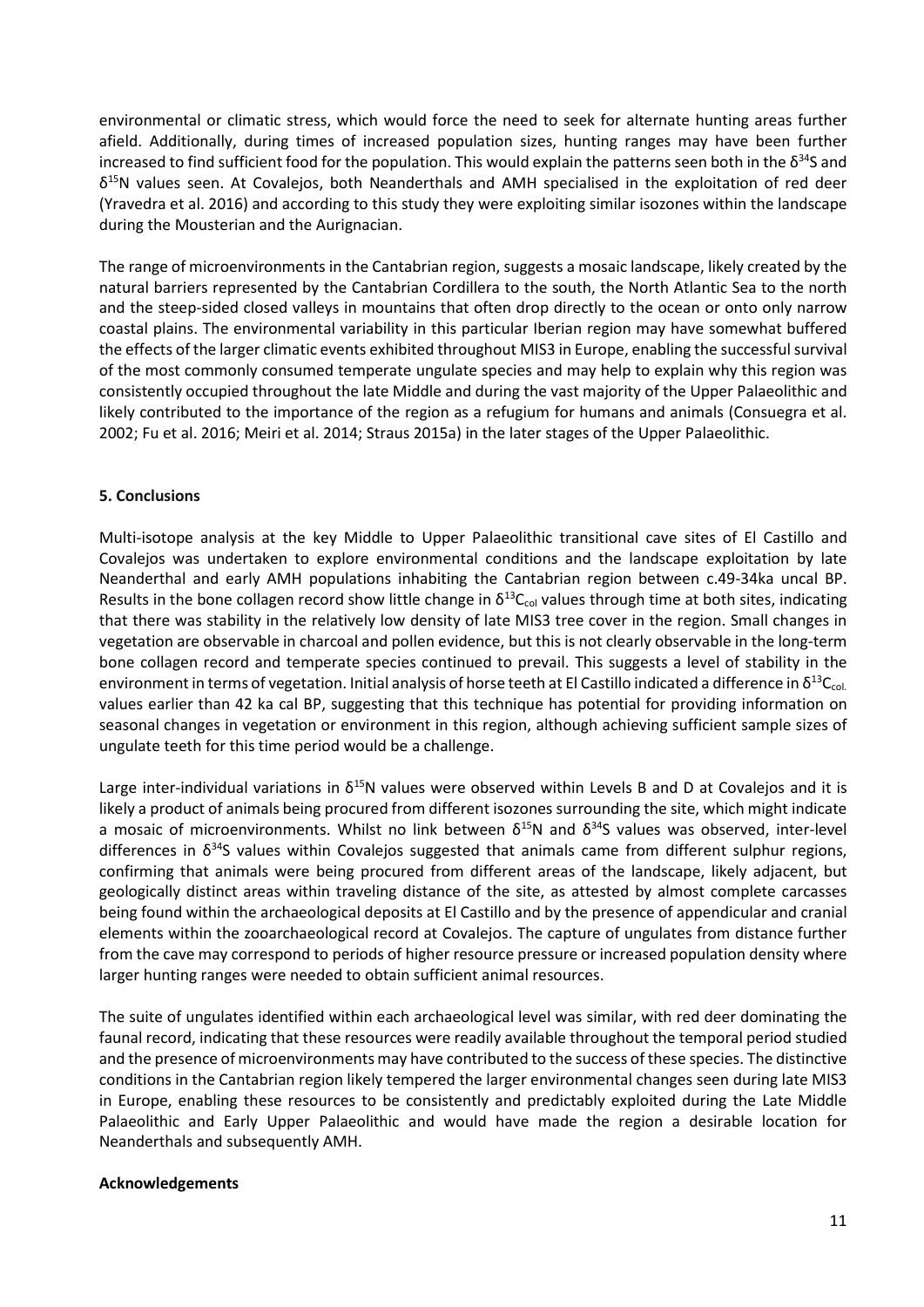This research was funded by the European Commission through a Marie Curie Career Integration Grant (FP7- PEOPLE-2012-CIG-322112), by the Spanish Ministry of Economy and Competitiveness (HAR2012-33956 and Ramon y Cajal-2011- 00695), the University of Cantabria and Campus International to ABMA. This research is also included within the HAR2015-70652-P project. Radiocarbon dating at ORAU was funded by HAR2012- 33956 project. J.R.J was supported by a Marie Curie Individual Fellowship (H2020-MSCA-IF-2014-656122). Laboratory work, associated research expenses and isotopic analysis were generously funded by the Max Planck Society to M.R. We are grateful to the Museo de Prehistoria y Arqueología de Cantabria (Gobierno de Cantabria) for facilitating access to the fauna material analysed. Annabell Reiner provided essential lab support in the MPI-EVA laboratories and Sven Steinbrenner supported the mass spectrometry aspects of the project. Reba McDonald and Megan Wong at the UBC stable isotope laboratory were invaluable in their help with the sulphur analysis. James Rolfe and Louise Butterworth at Cambridge University are thanked for their laboratory and analytical assistance with the tooth  $\delta^{18}$ O and  $\delta^{13}$ C analysis. We thank Lawrence Straus for reading and editing the manuscript. We would also like to thank the two anonymous reviewers for their constructive comments and feedback that helped to improve the manuscript.

## **List of Figures**

<span id="page-11-3"></span><span id="page-11-0"></span>Figure 1. Sites located in the Cantabria province, Northern Spain cited within the text. 1: El Castillo; 2: Covalejos; 3: El Mirón. Redrawn from J. Rios.

Figure 2. Red deer  $\delta^{13}$ C values and the mean population value per level at Covaleios

Figure 3. Red deer  $\delta^{15}N$  values and mean population value per level at Covalejos

<span id="page-11-5"></span>Figure 4. Plots showing of red deer  $δ^{13}C$  and  $δ^{34}S$  values (left)  $δ^{15}N$  and  $δ^{34}S$  values (right) plotted per level at Covalejos.

<span id="page-11-6"></span>Figure 5. Red deer  $\delta^{13}$ C and mean population values per level at El Castillo

<span id="page-11-8"></span>Figure 6. Red deer  $\delta^{15}N$  and mean population values per level at El Castillo

<span id="page-11-9"></span>Figure 7. Horse tooth sequential  $\delta^{18}$ O and  $\delta^{13}$ C values from Levels 20E and 18B at El Castillo

## **List of Tables**

<span id="page-11-1"></span>Table 1: Published and newly obtained radiocarbon dates in this study from El Castillo and Covalejos for the levels analysed, with laboratory codes,sample preparation methods used and a summary of the specimens per site and level sampled. For radiocarbon method AF=collagen extracted using the ultrafiltration method prior to analysis, AMS=dated using accelerated Mass Spectrometry, C14=dated using traditional radiocarbon methods. \*Denotes a date that extended beyond the limit of the calibration curve. All calibrations presented are those published in the original radiocarbon date reference. Calibrations for the new dates achieved from Covalejos and for the Sanguino and Montes (2005) dates were completed using OxCal v4.3, using the IntCal 13 curve*.* 

<span id="page-11-2"></span>Table 2. Summary statistics of bone collagen  $\delta^{13}$ C and  $\delta^{15}$ N values for each level at Covaleios and El Castillo and for modern deer from Cantabria Modern deer  $\delta^{13}$ C values are not corrected for the Suess effect.

<span id="page-11-4"></span>Table 3. Results of Mann Whitney U test for  $\delta^{13}$ C and  $\delta^{15}$ N values between each level at Covalejos. No values yielded statistically significant results.

<span id="page-11-7"></span>Table 4. Results of Mann Whitney U test for  $\delta^{13}$ C and  $\delta^{15}$ N values between each level at El Castillo. No values yielded statistically significant results.

<span id="page-11-10"></span>Table 5. Summary statistics for  $\delta^{18}$ O and  $\delta^{13}$ C values of each tooth analysed by level 20E and 18B at El Castillo.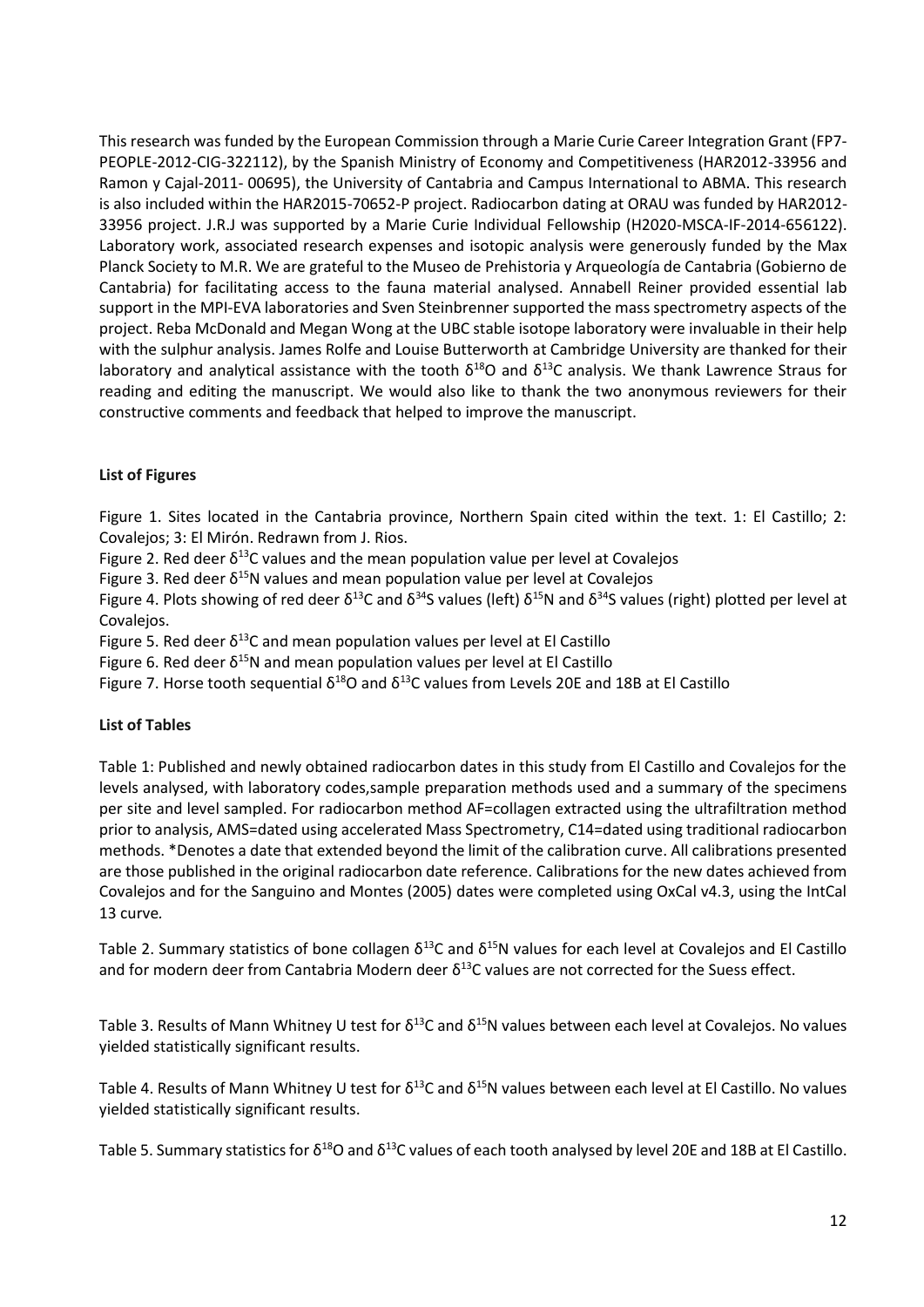Table 6. Summary of available environmental proxies for levels analysed in this study at El Castillo and Covalejos. Grey shading denotes where information was not available.

#### **Bibliography**

Alcalde del Rio, H., Breuil, H. and Sierra, L. 1912. Les Cavernes de la Région Cantabrique. A. Chêne: Monaco.

Altuna, J., 1972. Fauna de mamíferos de los yacimientos prehistóricos de Guipúzcoa. Munibe 24, 3–41.

Altuna, J., 1992. El medio ambiente durante el Pleistoceno Superior en la región Cantábrica con referencia especial a sus faunas de mamíferos. Munibe 44, 13-29.

Ambrose, S.H., and DeNiro, M.J., 1986. Reconstruction of African human diet using bone collagen carbon and nitrogen isotope ratios. Nature 319, 321–324.

Balasse, M., Ambrose, S.H., Smith, A., Price, T., 2002. The seasonal mobility model for prehistoric herders in the south-western Cape of South Africa assessed by isotopic analysis of sheep tooth enamel. Journal of Archaeological Science 29, 917–932.

Banks, W.E. et al. 2013. Human-climate interaction during the Early Upper Paleolithic: Testing the hypothesis of an adaptive shift between the Proto-Aurignacian and the Early Aurignacian. J. of Hum. Evol. 64 (1), 39–55. Banks, W.E., d'Errico, F., Peterson, A.T., Kageyama, M., Sima, A., Sánchez-Goñi, M.F., 2008. Neanderthal Extinction by Competitive Exclusion. PLoS One 2001, 3 (12), 3972.

Bendrey,R., Vella, D., Zazzo, A., Balasse, M and Lepetz, S. 2015. Exponentially decreasing tooth enamel growth rates in horse teeth: implications for isotopic analysis. Archaeometry 57(6), 1104-1124.

Bocherens, H., Drucker, D.G. and Madelaine, S., 2014. Evidence for a 15 N positive excursion in terrestrial foodwebs at the Middle to Upper Palaeolithic transition in south-western France: implications for early modern human palaeodiet and palaeoenvironment. Journal of human evolution, 69, 31-43.

Britton, K. H., Gaudzinski-Windheuser, S., Roebroeks, W., Kindler, L. and Richards, MP. 2012. Stable isotope analysis of well-preserved 120,000-year-old herbivore bone collagen from the Middle Palaeolithic site of Neumark-Nord 2, Germany reveals niche separation between bovids and equids. Palaeogeog. Palaeoclim. Palaeoecol: 333-334, 168-177.

Brown, T.A., Nelson, D.E., Vogel, J.S., and Southon, J.R. 1988. Improved collagen extraction by modified Longin method. Radiocarbon 30, 171–177.

Cabrera Valdés, V., 1984. El yacimiento de la cueva de "El Castillo": Puente Viesgo, Santander. Consejo Superior de Investigaciones Científicas, Instituto Español de Prehistoria, Madrid.

Cabrera Valdés, V., Bernaldo de Quirós, F., Maíllo-Fernández, J.M., 2006. La Cueva de El Castillo: Las nuevas excavaciones. In: Cabrera Valdés, V., Bernaldo de Quirós, F., Maíllo-Fernández, J.M. (Eds.), En el centenario de la cueva de El Castillo: El ocaso de los Neandertales. Centro Asociado a la Universidad Nacional de Educación a Distancia en Cantabria, Madrid, pp. 351-365.

Cabrera Valdés, V., Maíllo-Fernández, J.M., Lloret, M., Bernaldo de Quirós, F., 2001. La transition vers le Paléolithique supérieur dans la grotte du Castillo (Cantabrie, Espagne): La couche 18 Anthropologie, vol. 105(4), pp. 505-532.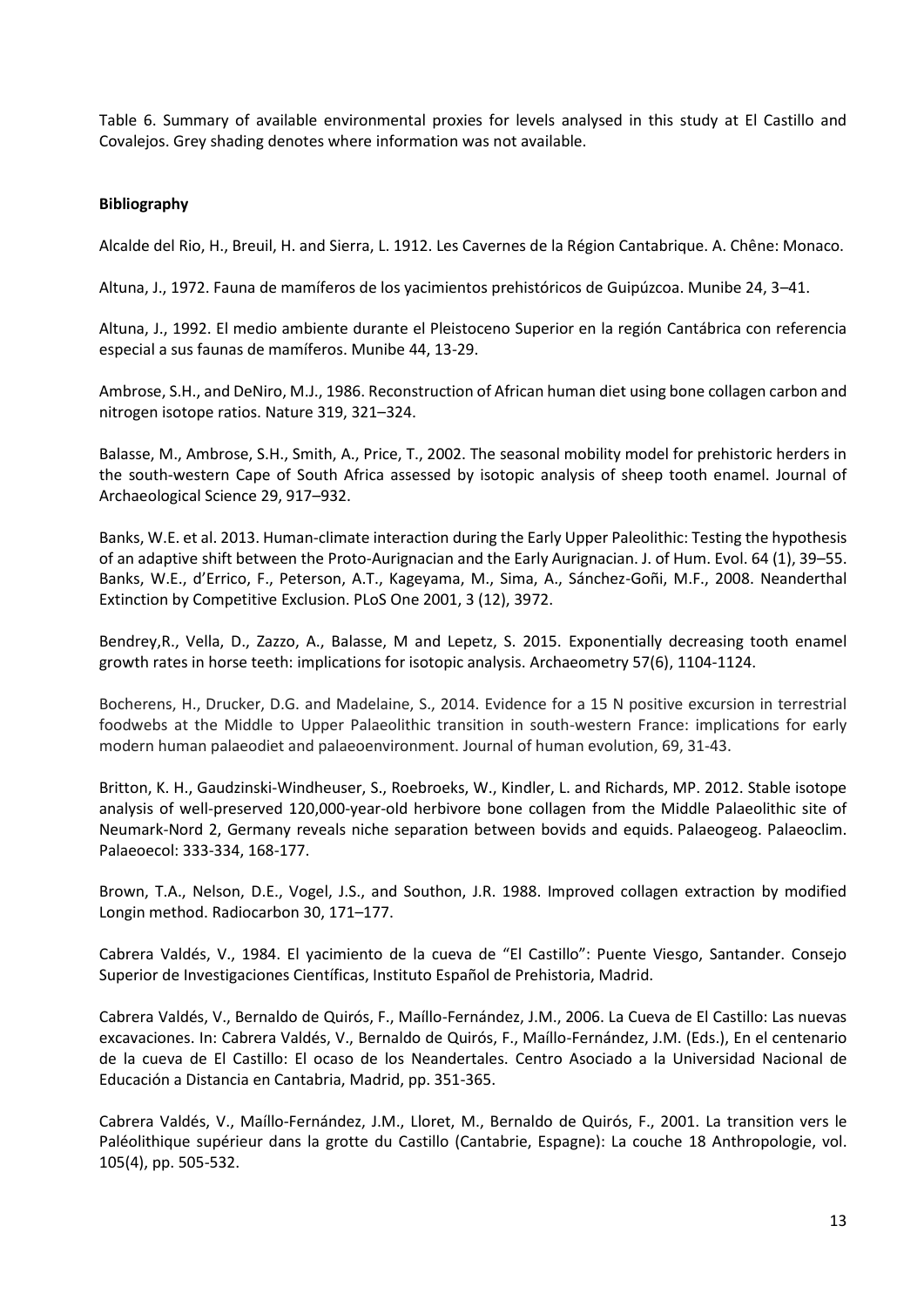Castaños P. M. 2006. [Dispersión de la fauna de las excavaciones históricas del yacimiento de "El Castillo"](https://dialnet.unirioja.es/servlet/articulo?codigo=2259116)  [\(Cantabria\).](https://dialnet.unirioja.es/servlet/articulo?codigo=2259116) [Zona arqueológica](https://dialnet.unirioja.es/servlet/revista?codigo=2032) 7 (1), 99-102.

Chase, P. G. 1986. The Hunters of Combe Grenal: Approaches to Middle Paleolithic Subsistence in Europe. Oxford: British Archaeological Reports International Series 286Coplen, T.B., 2011. Guidelines and recommended terms for expression of stable‐isotope‐ratio and gas‐ratiomeasurement results. Rapid Comms. in Mass Spec. 25, 2538–2560.

Consuegra, S, García De Leániz, C., Serdio, A. González Morales, M., Straus, L.G., Knox, D., and Verspoor, E. 2002. Mitochondrial DNA variation in Pleistocene and modern Atlantic salmon from the Iberian glacial refugium. Molec. Ecol. 11, 2037-2048.

Cormie, A. B., and Schwarcz, H. P. 1996. Effects of climate on deer bone δ 15 N and δ 13 C: lack of precipitation effects on δ15N for animals consuming low amounts of C 4 plants. Geochim. et Cosmochim. Acta 60, 4161- 4166.

Craine, J.M., Elmore,A.J., Aidar,M.P.M., Bustamante,M., Dawson,T.E., Hobbie,E.A., et al.(2009b).Global patterns of foliar nitrogen isotopes and their relationships with climate, mycorrhizal fungi,foliar nutrient concentrations, and nitrogen availability. New Phytol. 183, 980–992.

Dari, A., 1999. Les grands mammifères du site pleistocene supérieur de la grotte du Castillo. Étude archéozoologique: donnes paleontologiques, taphonomiques et palethnographiques. Espacio Tiempo y Forma. Serie I, Prehistoria y Arqueología, 12, 103-127.

Dari, A. and Renault-Miskovsky, J., 2001. Etudes paleoenvironnementales dans la grotte. El Castillo (Puente Viesgo, Cantabrie, Espagne). Espacio, Tiempo y Forma. Serie I, Prehistoria y Arqueología, (14).

Dansgaard, W., Johnsen, S., Clausen, H.B., Dahl-Jensen, D., Gundestrup, N., Hammer, C., Hvidberg, C., Steffensen, J., Sveinbjörnsdottir, A., Jouzel, J., and Bond, G., 1993. Evidence for general instability of past climate from a 250-kyr ice-core record. Nature 364, 218–220.

D'Angela, D., Longinelli, A., 1990. Oxygen isotopes in living mammal's bone phosphate: further results. Chem. Geol. 86, 75–82.

d'Errico, F., Sánchez Goñi, M.F. 2003. Neandertal extinction and the millennial scale climatic variability of OIS 3. Quat. Sci. Revs. 22, 769-788.

Discamps, E. et al. 2011. Human choices and environmental constraints: deciphering the variability of large game procurement from Mousterian to Aurignacian times. MIS 5-3 in southwestern France. Quat. Sci. Revs. 30, 2755-2775.

Domingo, L., Pérez-Dios, P., Fernández, M.H., Martín-Chivelet, J., Ortiz, J.E. and Torres, T., 2015. Late Quaternary climatic and environmental conditions of northern Spain: An isotopic approach based on the mammalian record from La Paloma cave. Palaeogeog., Palaeoclim., Palaeoecol. 440, 417-430.

Drucker, D.G., Bocherens, H., and Billiou, D. 2003. Evidence for shifting environmental conditions in Southwestern France from 33 000 to 15 000 years ago derived from carbon-13 and nitrogen-15 natural abundances in collagen of large herbivores. Earth and Planet. Sci. Letters 216, 163-173.

Drucker, D.G., Bridault, A., Hobson, K.A., Szuma, E. and Bocherens, H., 2008. Can carbon-13 in large herbivores reflect the canopy effect in temperate and boreal ecosystems? Evidence from modern and ancient ungulates. Palaeogeog., Palaeoclim., Palaeoecol. 266(1), 69-82.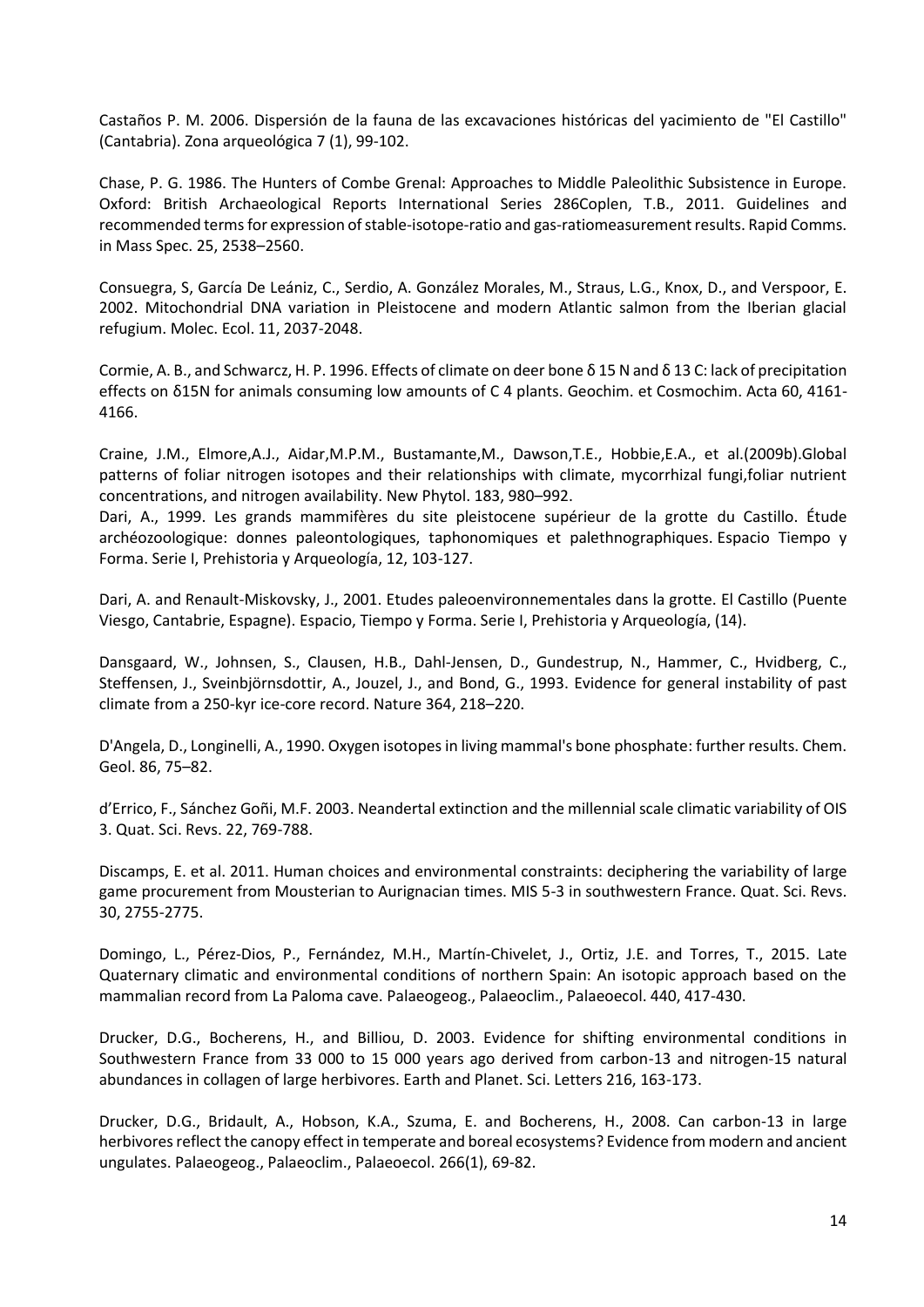Drucker, D.G., Bridault, A., Cupillard, C., Hujic, A., Bocherens, H., 2011. Evolution of habitat and environment of red deer (Cervus elaphus) during the Late-glacial and early Holocene in eastern France (French Jura and the western Alps) using multi-isotope analysis ( $\delta^{13}$ C,  $\delta^{15}$ N,  $\delta^{18}$ O,  $\delta^{34}$ S) of archaeological remains. Quat. Int. 245, 268–278.

Drucker, D.G., Bridault, A. and Cupillard, C., 2012. Environmental context of the Magdalenian settlement in the Jura Mountains using stable isotope tracking (13 C, 15 N, 34 S) of bone collagen from reindeer (Rangifer tarandus). Quat. Int. 272, 322-332.

Drucker, D.G., Vercoutere, C., Chiotti, L., Nespoulet, R., Crépin, L., Conard, N.J., Münzel, S.C., Higham, T., van der Plicht, J., Lázničková-Galetová, M. and Bocherens, H., 2015. Tracking possible decline of woolly mammoth during the Gravettian in Dordogne (France) and the Ach Valley (Germany) using multi-isotope tracking (13 C, 14 C, 15 N, 34 S, 18 O). Quat. Int., 359, 304-317.

Fabre, M., Lécuyer, C., Brugal, J.-P., Amiot, R., Fourel, F., Martineau, F., 2011. Late Pleistocene climatic change in the French Jura (Gigny) recorded in the δ18O of phosphate from ungulate tooth enamel. Quat. Res. 75, 605–613.

Feranec, R., García, N., Díez, J.C. and Arsuaga, J.L., 2010. Understanding the ecology of mammalian carnivorans and herbivores from Valdegoba cave (Burgos, northern Spain) through stable isotope analysis. Palaeogeography, Palaeoclimatology, Palaeoecology, 297(2): 263-272.

Fricke, H., Clyde, W.C., O'Neil, J., 1998. Intra-tooth variations in delta δ18O (PO4) of mammalian tooth enamel as a record of seasonal variations in continental climate variables. Geochim. et Cosmochim. Acta 62, 1839– 1850.

Fuller, B.T., Fuller, J.L., Sage, N.E., Harris, D.A., O'Connell, T.C., and Hedges, R.E.M. 2005. Nitrogen balance and d15N: why you're not what you eat during nutritional stress. Rapid Comms. in Mass Spectrom. 19: 2497- 2506.

Fu, Q., Posth, C., Hajdinjak, M., Petr, M., Mallick, S., Fernandes, D., Furtwängler, A., Haak, W., Meyer, M., Mittnik, A. and Nickel, B. 2016. The genetic history of Ice Age Europe. Nature, 534(7606), 200-205.

García-Diez, M., Garrido, D., Hoffmann, D.L., Pettitt, P.B., Pike, A.W.G., Zilh~ao, J., 2015. The chronology of hand stencils in European Palaeolithic rock art: implications of new u-series results from el Castillo cave (Cantabria, Spain). J. of Anthrop. Sci. 93, 135-152.

García García, N., Feranec, R.S., Arsuaga, J.L., de Castro, J.M.B., Carbonell, E., 2009. Isotopic analysis of the ecology of herbivores and carnivores from the Middle Pleistocene deposits of the Sierra De Atapuerca, northern Spain. J. of Arch. Sci. 36, 1142–1151.

Gaudzinski-Windheuser S, Niven L .2009. Hominin Subsistence Patterns During the Middle and Late Paleolithic in Northwestern Europe. In: Hublin J-J, Richards MP editors. The Evolution of Hominin Diets: Integrating Approaches to the Study of Palaeolithic Subsistence. Springer, Leipzig, pp 99-111.

Gröcke, D.R., Bocherens, H., Mariotti, A., 1997. Annual rainfall and nitrogen-isotope correlation in macropod collagen: application as a palaeoprecipitation indicator. Earth Planet. Sci. Lett. 153, 279–285.

Hammer, Ø., Harper, D.A.T., Ryan, P.D., 2001. PAST: paleontological statistics software package for education and data analysis. Palaeontologia electronica. 4 (1), 9.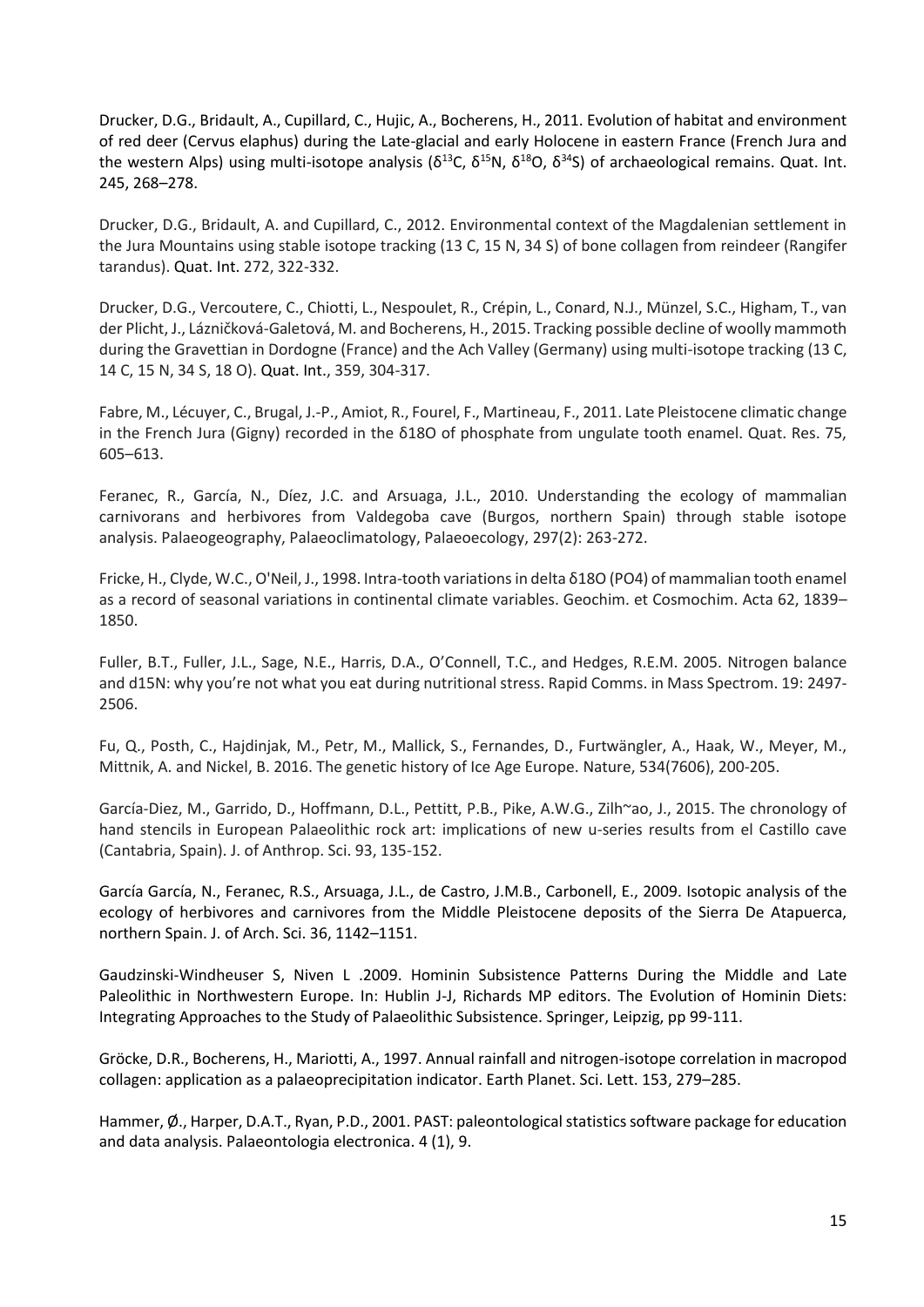Handley, L. L., Austin, A. T., Stewart, G. R., Robinson, D., Scrimgeour, C. M., Raven, J. A., and Schmidt, S. 1999. The 15-N natural abundance (δ15N) of ecosystem samples reflects measures of water availability. Austral. J. of Plant Physiol. 26, 185–199.

Hauber, D., Langel, R., Scheu, S., and Ruess, L., 2005. Effects of food quality, starvation and life stage on stable isotope fractionation in Collembola. Pedobiologia 49, 229-237.

Heaton, T.H.E., Vogel, J.C., von la Chevallerie, G., Collett, G., 1986. Climatic influence on the isotopic composition of bone collagen. Nature 322, 822–823.

Hedges, R.E.M., Clement, J.G., Thomas, D.L., O'Connell, T.C., 2007. Collagen turnover in the adult femoral mid-shaft: modelled from anthropogenic radiocarbon tracer measurements. Am. J. Phys. Anthropol. 133, 808–816.

Hedges, R.E.M., Stevens, R.E., and Richards, M.P. 2004. Bone as a stable isotope archive for local climatic information. Quat. Sci. Rev. 23, 959–965.

Heredia, N., Robador, A. & RODRÍGUEZ-FERNÁNDEZ, R and Marquínez, J. (1990). Geological Map of Cantabria.IGME-Gobierno de Cantabría, Editor: R Gómez-Ceballos, ML Rodríguez, ISBN: 232-90-007-2

Higgins, P., MacFadden, B.J., 2004. "Amount Effect" recorded in oxygen isotopes of Late Glacial horse (Equus) andbison (Bison) teeth from the Sonoran and Chihuahuan deserts, southwestern United States. Palaeogeog., Palaeoclim., Palaeoecol. 206, 337–353.

Higham, T. 2011. European Middle and Upper Palaeolithic radiocarbon dates are often older than they look: problems with

Higham, T.F., Jacobi, R.M. and Ramsey, C.B., 2006. AMS radiocarbon dating of ancient bone using ultrafiltration. Radiocarbon, 48 (2), 179-195.

Hobbie, E.A., and Högberg,P. 2012. Nitrogen isotopes link mycorrhizal fungi and plants to nitrogen dynamics. New Phytol. 196, 367–382.

Hobbie, E.A. and Ouimette, A.P., 2009. Controls of nitrogen isotope patterns in soil profiles. *Biogeochemistry*, *95*(2-3), 355-371.

Högberg, P., 1997. Tansley review no. 95 15 N natural abundance in soil–plant systems. The New Phytologist, 137(2), 179-203.

Holm, S. 1979. A simple sequentially rejective multiple test procedure. Scandin. J. of Stats. 6 (2), 65–70.

Hoppe, K.A., Amundson, R., Vavra, M., McClaran, M., Anderson, D.L., 2004a. Isotopic analysis of tooth enamel carbonate from modern North American feral horses: implications for paleoenvironmental reconstructions. Palaeogeog., Palaeoclim., Palaeoecol. 203, 299–311.

Jiménez-Espejo, F. et al. 2007. Climate forcing and Neanderthal extinction in Southern Iberia: insights from a multiproxy marine record. Qua. Sci. Revs. 26, 836–852.

Keeling, C.D., 1979. The Suess effect: 13Carbon-14Carbon interrelations. Environ. Int., 2(4-6),229-300. Leroi-Gourhan, A., 1965. Préhistoire de l'art occidental. Mazenod, Paris.

Longinelli, A., 1984. Oxygen isotopes in mammal bone phosphate: a new tool for paleohydrological and paleoclimatological research? Geochim. et Cosmochim. Acta 48, 385–390.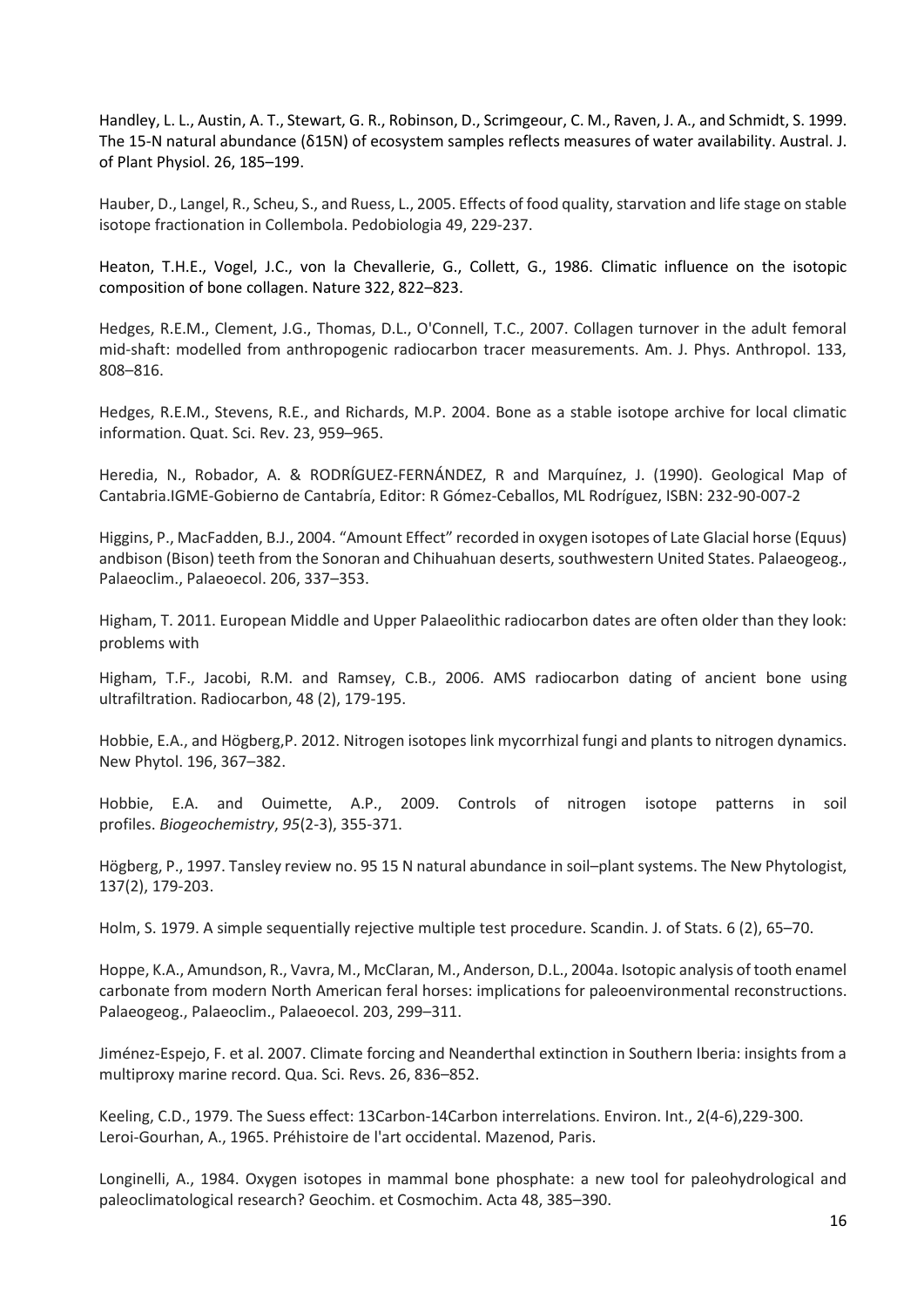Luret, M. 2017. Paléo-environnement et comportements de subsistance des derniers Néandertaliens et des premiers hommes modernes : étude taphonomique de la faune de la grotte d'El Castillo (Espagne). Université de Genève, Suisse. Unpublished PhD.

Luz, B., Kolodny, Y., Horowitz, M., 1984. Fractionation of oxygen isotopes between mammalian bonephosphate and environmental drinking water. Geochim. et Cosmochim. Acta 48, 1689–1693.

Maíllo, J.M., and Bernaldo de Quirós, F., 2010. Archaic Aurignacian in El Castillo cave (Spain): technology and typology composition. Anthropologie 114(1), 1-25.

Marín-Arroyo, A.B. 2009a. The use of Optimal Foraging Theory to estimate Late Glacial site catchment areas from a central place. The case of eastern Cantabria, Spain. Journal of Anthropological Archaeology 28, 27-36.

Marín-Arroyo, A.B. 2009b. Exploitation of the Montane zone of Cantabrian Spain during the Late Glacial: faunal evidence from El Mirón Cave. *Journal of Anthropological Research*, *65*(1), 69-102.

Marín-Arroyo, A.B., 2010. Arqueozoología en el Cantábrico Oriental durante la transición Pleistoceno/Holoceno. La cueva del Mirón. Ediciones Universidad de Cantabria. Santander.

Marín-Arroyo, A.B. Ríos-Garaizar, J., Jones, J. Altuna, J., Mariezkurrena, K., de la Rasilla, M. Richards, M. González Morales, M. & L. Straus. Chronological reassessment of the Middle to Upper Palaeolithic transition in Cantabrian Spain. *Plos One* (accepted 09/02/2018)

Mariotti, A., Pierre, D., Vedy, J.C., Bruckert, S., and Guillemot, J., 1980. The abundance of natural nitrogen 15 in soils along an altitudinal gradient. Catena 7, 293–300.

Maroto, J., Vaquero, M.,Arrizabalaga, A., Baena, J., Baquedano, E., Jordá, J., Julià, R., Montes, R., Van Der Plicht, J., Rasines, P., and Wood, R. 2012. Current issues in late Middle Palaeolithic chronology: New assessments from Northern Iberia. Quat. Int. 247, 15-25.

Meiri M., Lister A.M., Higham TF, Stewart J.R., Straus L.G., Obermaier H., González Morales M.R., Marín-Arroyo AB, and Barnes I. 2013. Late-glacial recolonization and phylogeography of European red deer (Cervus elaphus L.). Mol. Ecol. 22, 4711-22.

Morin, E. et al. 2014. Millennial-scale change in archaeofaunas and their implications for Mousterian lithic variability in southwest France. J.of Anthrop.l Arch. 36, 158-180.

Morrison J, Fourel F, Churchman D (2000) Isotopic sulphur analysis by continuous flow Isotope ratio mass spectrometry (CF-IRMS). Application Note 509.

Naughton, F., Sánchez Goñi, M.F., Kageyama, M., Bard, E.Duprat, J., Cortijo, E., Desprat, S. Malaizé, B., Joly, C., Rostek, F., and Turon, J.-L. 2009. Wet to dry climatic trend in north-western Iberia within Heinrich events. Earth and Planet. Sci. Letters 284, 329–342.

Navarro, N., Lécuyer, C., Montuire, S., Langlois, C., Martineau, F., 2004. Oxygen isotope compositions of phosphate from arvicoline teeth and Quaternary climatic changes, Gigny, French Jura. Quat. Res. 62, 172– 182.

Nehlich, O., 2015. The application of sulphur isotope analyses in archaeological research: a review. Earth-Sci. Rev. 142, 1-17.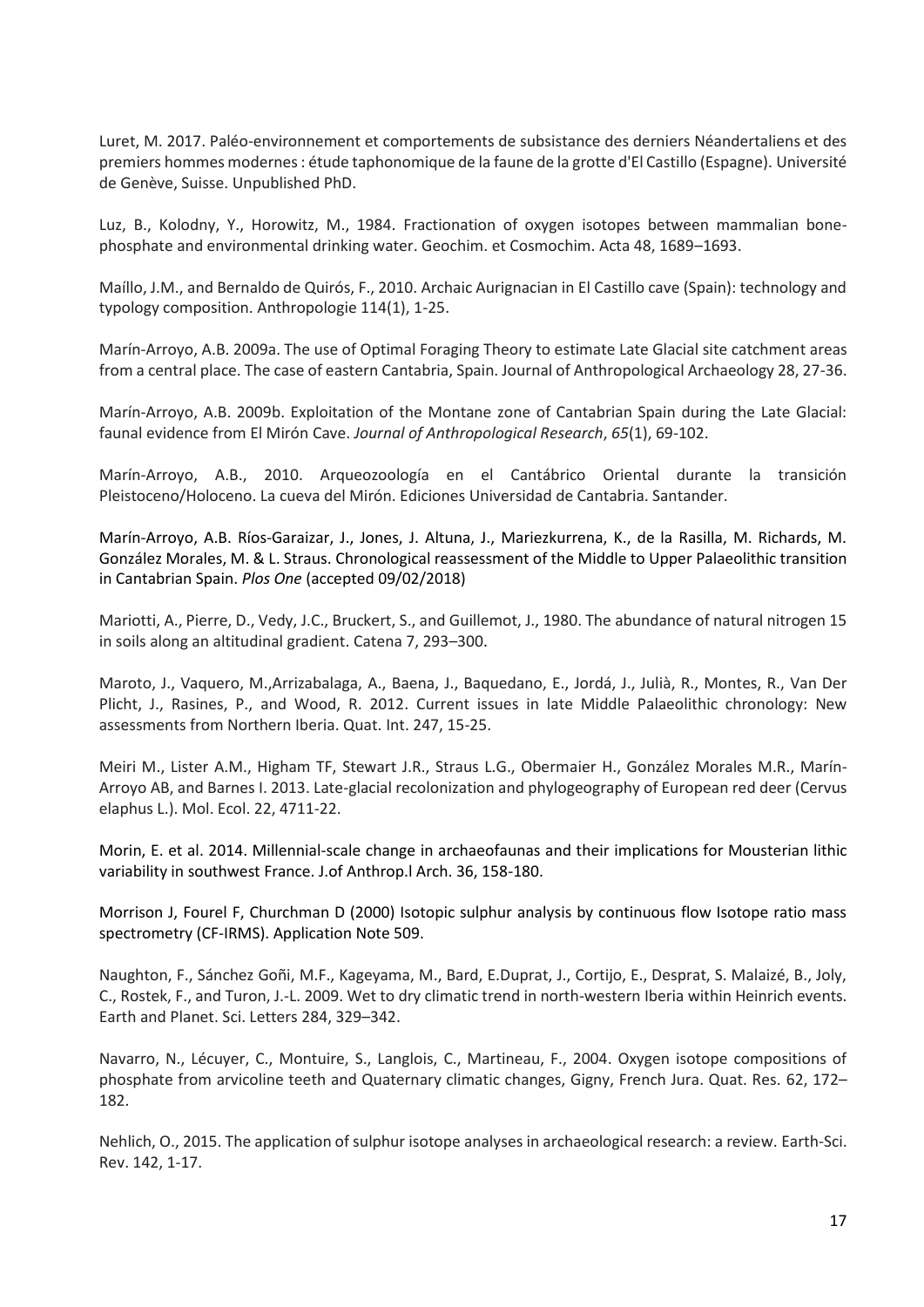Nehlich, O. and Richards, M.P., 2009. Establishing collagen quality criteria for sulphur isotope analysis of archaeological bone collagen. Arch. and Anth. Sci. 1(1), 59-75.

Nelson, S., 2005. Paleoseasonality inferred from equid teeth and intra-tooth isotopic variability. Palaeogeog., Palaeoclim., Palaeoecol. 222, 122–144.

Peel, M.C., Finlayson, B.L., McMahon, T.A., 2007. Updated world map of the Koppen-Geiger climate classification. Hydrology and Earth System Sciences 11, 1633–1644.

Pellegrini, M., Donahue, R.E., Chenery, C., Evans, J., Lee-Thorp, J.A., Montgomery, J., Mussi, M., 2008. Faunal migration in late-glacial central Italy: implications for human resource exploitation. Rapid Comms. in Mass Spec. 22, 1714–1726.

Pike, A.W.G., Hoffmann, D.L., García-Diez, M., Pettitt, P.B., Alcolea, J., De Balbín, R., González-Sainz, C., De Las Heras, C., Lasheras, J.A., Montes, R., Zilhão, J., 2012. Useries dating of paleolithic art in 11 caves in Spain. Science 336 (6087), 1409-1413.

Pike-Tay A, Cabrera V, Bernaldo de Quirós F (1999) Seasonal variation of the Middle-Upper Paleolithic transition at El Castillo, Cueva Morin and El Pendo (Cantabria Spain). J Hum Evol 36:283–317.

Prüfer, K., Racimo, F., Patterson, N., Jay, F., Sankararaman, S., Sawyer, S., Heinze, A., Renaud, G., Sudmant, P.H., De Filippo, C. and Li, H., 2014. The complete genome sequence of a Neanderthal from the Altai Mountains. Nature, 505(7481), 43-49.

Pryor, A.J.E., O'Connell, T.C., Wojtal, P., Krzemińska, A., Stevens, R.E., 2013. Investigating climate at the Upper Palaeolithic site of KrakOw Spadzista Street (B), Poland, using oxygen isotopes. Quat. Int. 294, 108–119.

Richards, M.P. and Hedges, R.E.M. 2003. Variations in bone collagen N13C and N15N values of fauna from Northwest Europe over the last 40 000 years. Palaeogeo. Palaeoclim. Palaeoecol. 193, 261-267.

Richards, M.P. and Hedges R.E.M. 1999. Stable isotope evidence for similarities in the types of marine foods used by Late Mesolithic humans at sites along the Atlantic coast of Europe. J. Arch. Sci. 26, 717-722.

[Richards,](http://www.pnas.org/search?author1=Michael+P.+Richards&sortspec=date&submit=Submit) M.P and Trinkaus, E. 2009. Isotopic evidence for the diets of European Neanderthals and early modern humans. PNAS 106,16034–16039.

Richards, M.P., Fuller, B.T., Sponheimer, M., Robinson, T. and Ayliffe, L., 2003. Sulphur isotopes in palaeodietary studies: a review and results from a controlled feeding experiment. Int. J. of Osteoarch. 13 (1‐ 2), 37-45.

Rofes, J., Garcia-Ibaibarriaga, N., Aguirre, M., Martínez-García, B., Ortega, L., Zuluaga, M.C., Bailon, S., Alonso-Olazabal, A., Castaños, J. and Murelaga, X., 2015. Combining small-vertebrate, marine and stable-isotope data to reconstruct past environments. Sci. rep., 5, 14219.

Rodiere, M., Bocherens, H., Angibault, J.M., Mariotti, A., 1996. Isotopic particularities of nitrogen in roe-deer (Capreolus capreolus L): implications for palaeoenvironmental reconstructions. Comptes Rendus Acad. Sci. Ser. II-A 323, 179-185.

Ruiz-Zapata MB, Gil MJ. 2005. Los neandertales cántabros su paisaje vegetal. In Neandertales cantábricos. Estado de la cuestión. Museo Nacional y Centro de Investigación de Altamira 20, pp.275–284.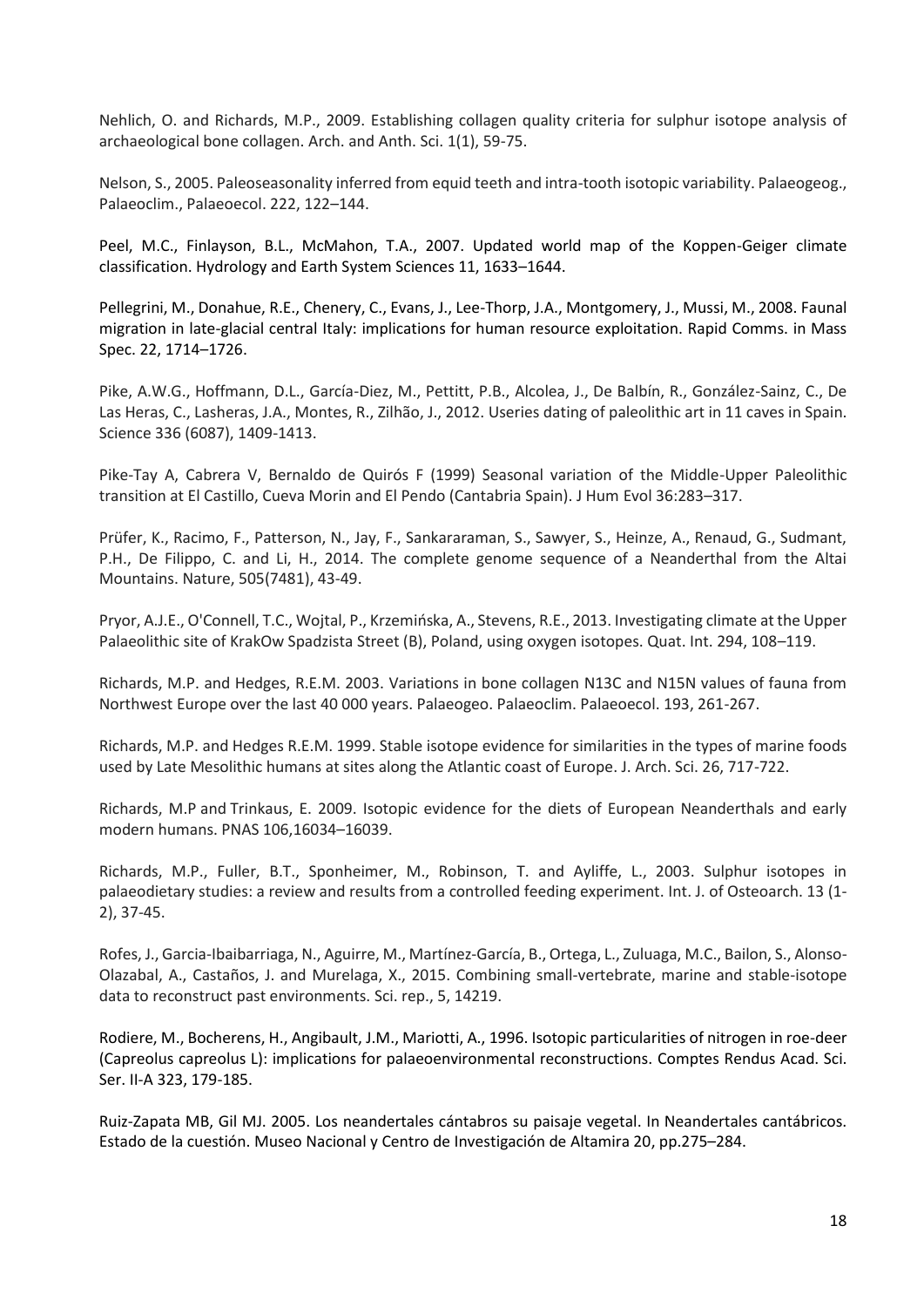Sanchez Goñi, M.F.S., Turon, J.L., Eynaud, F. and Gendreau, S., 2000. European climatic response to millennial-scale changes in the atmosphere–ocean system during the Last Glacial period. Quat. Research 54(3),394-403.

Sanguino, J., Montes, R., 2005. Nuevos datos para el conocimiento del Paleolítico Medio en el centro de la Región Cantábrica: la Cueva de Covalejos. In: Montes, R., Lasheras, J.A. (Eds.), Neandertales cantábricos, estado de la cuestión. Monografías 20, Museo de Altamira, Santander, pp. 489-504.

Schurr, M.R. 1997. Stable Nitrogen Isotopes as Evidence for the Age of Weaning at the Angel Site: A Comparison of Isotopic and Demographic Measures of Weaning Age. J. of Arch. Sci. 24, 919-927.

Schurr, M.R. 1998. Using Stable Nitrogen-Isotopes to study weaning behaviour in past Populations. World Arch. 30, 327-342.

Stenhouse, M.J., Baxter, M.S., 1979. The uptake of bomb 14C in humans. In: Suess, H.E., Berger, R. (Eds.), Radiocarbon Dating. University of California Press, Berkeley, pp. 324–341.

Stiner, M.C. 1994. Honor amongst Thieves: A Zooarchaeological Study of Neandertal Ecology. Princeton University Press, Princeton.

Stevens, R. E., and Hedges, R. E. M. 2004. Carbon and Nitrogen Stable Isotope Analysis of Northwest European Horse Bone and Tooth Collagen, 40,000 BP-Present: Palaeoclimatic Interpretations. Quat. Sci. Revs. 23, 977– 991.

Stevens, R.E., Lightfoot, E., Hamilton, J., Cunliffe, B.W. and Hedges, R.E., 2013. One for the master and one for the dame: stable isotope investigations of Iron Age animal husbandry in the Danebury Environs. *Archaeological and Anthropological Sciences*, *5*(2), pp.95-109.

Stevens, R. E., Hermoso-Buxán, X. L., Marín-Arroyo, A. B., González-Morales, M. R., and Straus, L. G. 2014. Investigation of Late Pleistocene and Early Holocene palaeoenvironmental change at El Mirón cave (Cantabria, Spain): Insights from carbon and nitrogen isotope analyses of red deer. Palaeogeog. Palaeoclim, Palaeoecol. 414, 46-60.

Straus, L.G. 2015. The human occupation of southwestern Europe during the Last Glacial Maximum: Solutrean cultural adaptations in France and Iberia. J. of Anthrop. Research. 71, 465-492.

Szpak, P., 2014. Complexities of nitrogen isotope biogeochemistry in plant-soil systems: implications for the study of ancient agricultural and animal management practices. Frontiers in Plant Sci., 5(288), 1-19.

Szpak, P., Gröcke, D.R., Debruyne, R., MacPhee, R.D.E., Guthrie, R.D., and Froese, D. 2010. Regional differences in bone collagen δ13C and δ15N of Pleistocene mammoths: implications for paleoecology of the mammoth steppe. Palaeogeogr. Palaeoclimatol. Palaeoecol. 286, 88–96.

Trinkaus, E., 2007. European early modern humans and the fate of the Neanderthals. Proceedings of the National Academy of Sciences, 104(18),7367-7372.

Uzquiano, P. 2007. Balance de los estudios antracoanalíticos efectuados en la cueva de El Castillo (1984- 2001). Dinámica de vegetación y comportamiento humano en torno a los fuegos domésticos de las ocupaciones del Musteriense y del Auriñaciense de transición Museo Arqueológico Regional Miscelánea en Homenaje a Victoria Cabrera Valdés, Zona Arqueológica, 7, I, Alcalá de Henares, Spain. pp. 132-150.